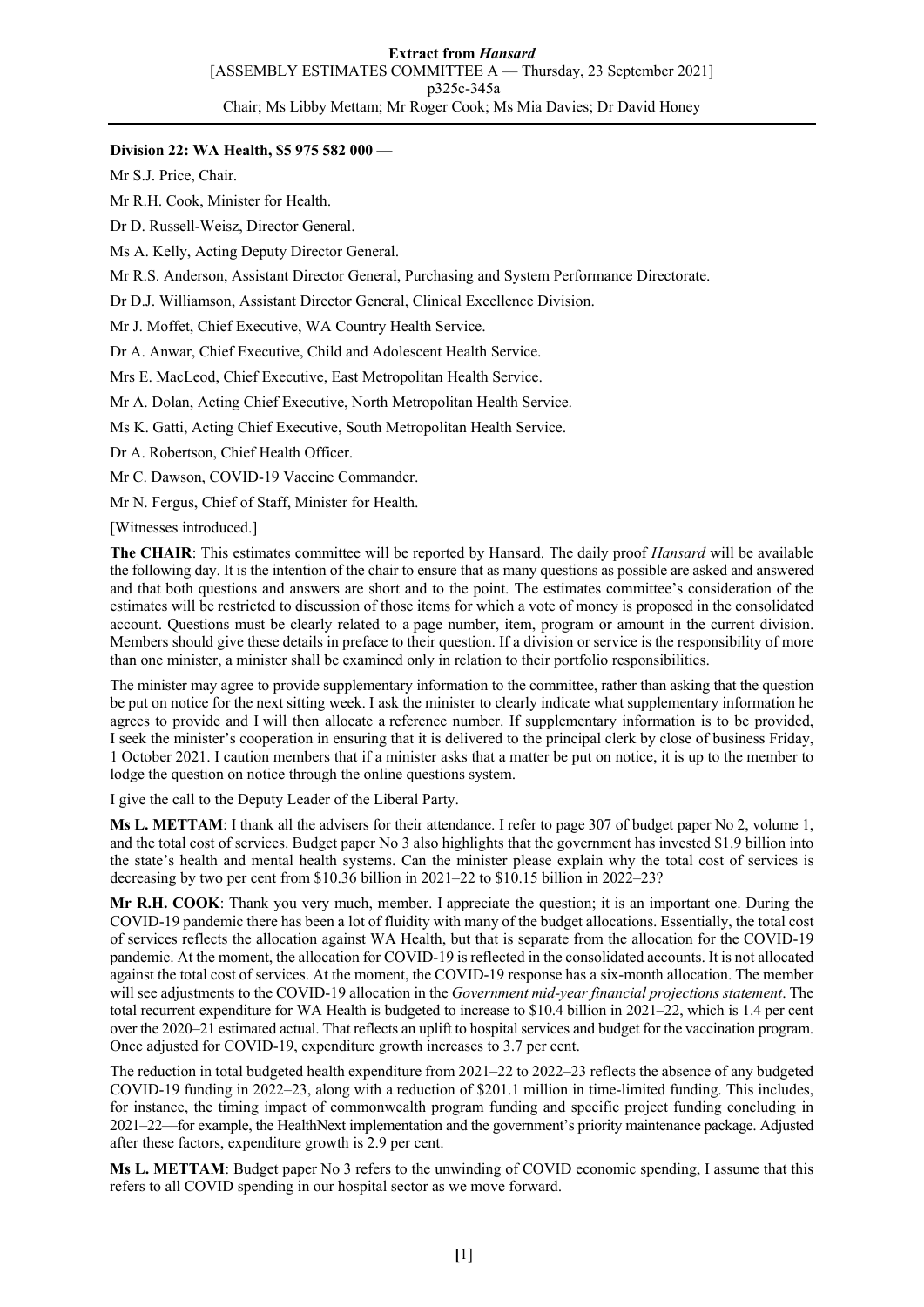**Mr R.H. COOK**: It may not reflect all of it, member. I will just invite the director general to make some comments.

**Dr D. Russell-Weisz**: As the minister said, the COVID-19 spending is for six-months this year, whereas going back it is fluid. The COVID-19 spending covers a suite of areas that we spend on. It could be for personal protective equipment, equipment, vaccinations or specific staffing. The latter can come through our State Health Incident Coordination Centre, the Public Health Emergency Operations Centre or our health service providers. We will go back in the midyear review and seek additional funding when we know more about the COVID expenditure for the next six months. We are not sure how it will look next year, but every time we have sought funding for specific COVID expenditure, we have got it. But funding moves around and for certain areas we get 50 per cent from the commonwealth. Under the national partnership agreement between the commonwealth and all states, the commonwealth pays 50 per cent of specific COVID expenditure, but not all COVID expenditure.

### [9.10 am]

**Ms L. METTAM**: Just to clarify, is the director general anticipating that additional funding will not be required at this stage for the COVID response in six months' time? Is that what has been spelt out?

**Dr D. Russell-Weisz**: No; we expect there will be COVID funding. It may be required in six months, maybe even for the next financial year. But this is fluid. It is much better to liaise with Treasury every six months when we know what the commonwealth and the state are funding. That is why there is a six-month allocation. We expect another six-month allocation, and in addition, we would expect COVID funding in the 2022–23 year. I might just ask Mr Anderson to comment on whether there is anything I have missed out.

**Mr R.S. Anderson**: The 2022–23 production is primarily as a result of COVID expenditure not being budgeted, so it is not that we do not expect there will expenditure in the year, it is just too early to know what it will be. I think the member asked the question about whether it was hospital or non-hospital funding. It includes hospital expenditure such as personal protective equipment, pathology testing, COVID clinic activity and supply of medical equipment, but it also includes the hotel quarantine costs, the costs of the State Health Incident Control Centre and the vaccination program. We have an appropriation of about \$301 million for this financial year that we estimated at the start of the budget process, which is probably about half of what we would need. As the director general said, we will go back through our midyear review, once we have a better idea of the expenditure for this year, and seek an appropriation for that.

**Mr R.H. COOK**: I might just add to that. Obviously, we will see a significant change over the next six months in the way we respond to COVID-19. We will be going into the tail end of the first vaccination program, but then we will have to look at a booster program. Obviously, the commonwealth will want to adjust international border arrangements. That will impact on our operations. Also, as we see Delta wash through society and the community, we will need to have a better line of sight on what we need to do in response to that. There are a lot of moving parts to this, so that is why we choose not to try to predict what it will look like in 12 months' time.

**Ms L. METTAM**: If recurrent funding provided solely for COVID-19 was removed from the total cost of services, in essence reflecting the removal of that one-off investment, what would the total cost of services be for the years 2021–22, 2022–23 and the forward estimates?

**Mr R.S. Anderson**: Sorry, I have to go back to the budget paper for the question. It is difficult, because we do not know the total appropriation for COVID, what the cost would be, for those years. Just to be clear, too, in 2022–23 there are time-limited funding elements that are not in 2021–22, and these include one-off funding for government programs for which sign-off has not been achieved at this point in time. We could make an estimate and tell the member what we think it would be.

**Ms L. METTAM**: Can we do that via supplementary information?

#### **Mr R.S. Anderson**: Yes.

**Mr R.H. COOK**: That will be supplementary information about forward estimates expenditure, excluding COVID-19 response expenses.

#### [*Supplementary Information No A13.*]

**Ms L. METTAM**: I refer to significant issues impacting the agency on page 309 of budget paper No 2, volume 1. The first point refers to the resumption of projects that had been disrupted due to the pandemic and measures to return service delivery to pre-pandemic levels, such as the elective surgery blitz. When was this blitz, how long did it last and how many surgeries were performed in that time?

**Mr R.H. COOK**: That is a cracking question, member! It essentially started in the second half of 2020. I think we anticipated it going through to early 2021. I will ask the director general to provide specifics. My recollection is that it was around a \$26 million investment to basically to catch up on that elective surgery that was suspended in the first half of 2020. I think we made a great recovery on the elective surgery waitlist.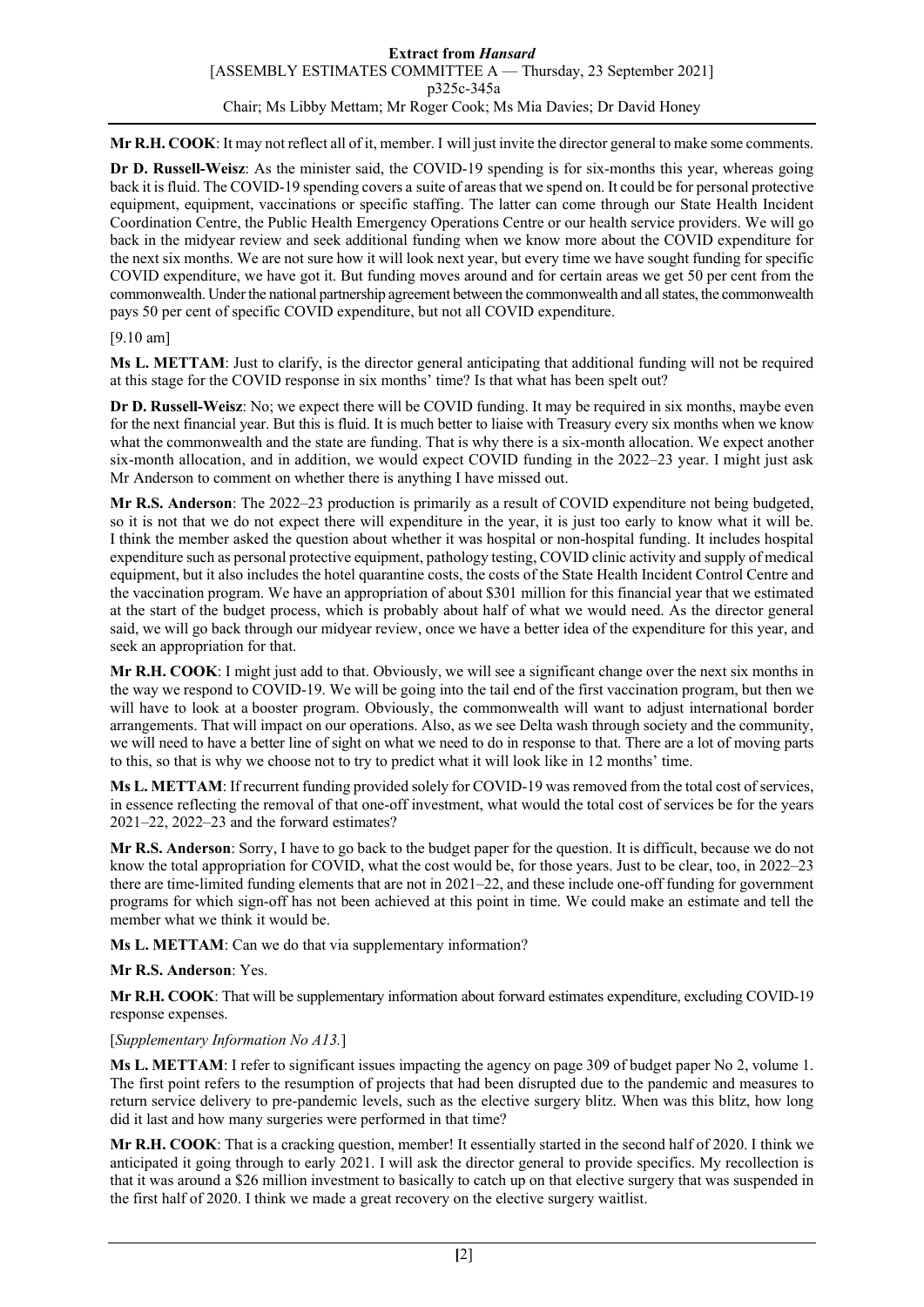**Dr D. Russell-Weisz**: The minister is correct: the investment was around \$36 million and it was to recover from that two-and-a-half-month—it may not have been two and a half months—lockdown period that we had in WA. That was a focused elective surgery blitz at all our centres, both rural and metropolitan. I will probably have to take on notice the exact number of surgeries related to the blitz, but obviously we did significantly more surgery. We have been doing more surgery year on year if we just take out that three-month period. There has been a significant focus on improving performance in elective surgery. On the most recent figures published by the Australian Institute of Health and Welfare, we are still the second-best performing state on elective surgery. The way we are measured is on the percentage of cases that are over the boundary or with a wait longer than the expected time.

**Ms L. METTAM**: Is that for all cases across the board?

**Dr D. Russell-Weisz**: Yes, it is. There are two groups of cases. Unfortunately, they are clunky words. One is called "reportable" and the other is "non-reportable". We measure everything. A non-reportable case is like a gastroscopy or colonoscopy. It is basically a procedure room–type of surgery. The reportables are everything, from the most complex cardiothoracic surgery right down to simple day surgery. We obviously aim as high as possible; that is, we are doing in the 90 per cent range, so between 90 and 100 per cent, of surgeries in the recommended time. Category 1 surgeries have to be done within 30 days, category 2 within 90 days and category 3 within 365 days. As at 31 August 2021, 11.6 per cent above those cases were waiting over-boundary, but, as an example, the number of patients admitted for elective procedures in August 2021 was 14.7 per cent higher than the previous month. We are trying to do as much surgery as possible, and we have made significant improvements in what would call our "non-reportable over-boundary cases", because they are as important. These are diagnostic procedures for patients to know about whether they need surgery for cancer or anything else. We basically focus on getting our waitlist down and making sure we are getting as many done within boundary as possible. As the minister said, the blitz ended in January, but we then went back to trying to do as much elective surgery as we could. The indicative figures we are looking at at the moment show that over the last three years we have been using an extra 147 beds across our whole public health sector for elective surgery work. We are doing more and we are doing more complex work.

[9.20 am]

**Ms L. METTAM**: How many elective surgeries were cancelled or postponed last month?

**Mr R.H. COOK**: Through the director general.

**Dr D. Russell-Weisz**: This is from 1 August and weekly; I will not try to add it up in my head. The cancelled planned surgeries in the primary metropolitan area for the week ending 8 August was 269; for the week ending 15 August, 266; for the week ending 22 August, 258; and for the week ending 29 August, 258 as well. That is about 1 000 surgeries, remembering that these are not 1 000 additional surgeries that would have happened in comparison with another month. All health services will decide on what surgeries they can do in relation to their bed pressures. Also, certain surgeries will need intensive care and other care, and if those beds happen to be taken up with other urgent or emergency work, there will be some cancellations. We would have to compare that with other months, and, obviously, in August we had significant pressures on our emergency department and in relation to staff sickness because of significant respiratory illness at that time. We do not like cancelling surgery—nobody likes cancelling surgery—but we must have the capacity to do that surgery. Those are the numbers for August.

**Ms L. METTAM**: My understanding is that those figures are just for metropolitan hospitals. Were there any cancellations in country hospitals, and does the minister have those figures?

**Mr R.H. COOK**: Director general.

**Dr D. Russell-Weisz**: I do not have those figures on me. We can provide them. There would have been some cancellations. Maybe Mr Moffet would like to make a comment.

**Mr J. Moffet**: We have had cancellations each week. We have been recording those and reporting them through. I do not have the specifics of those numbers, but similar to the director general's comment, it is usual to reschedule depending on ICU capability, surgeon availability and also patient readiness for surgery. It is ordinary for us to have some rescheduling each week, but it has been higher particularly in the past month. I do not have the specific figures for country health on me.

**Ms L. METTAM**: Could that be provided by supplementary information?

**Mr R.H. COOK**: Yes, cancellations of elective surgery for August in the WA Country Health Service.

[*Supplementary Information No A14.*]

**Ms L. METTAM**: When are elective surgeries predicted to resume, or have they resumed?

**Mr R.H. COOK**: Director general.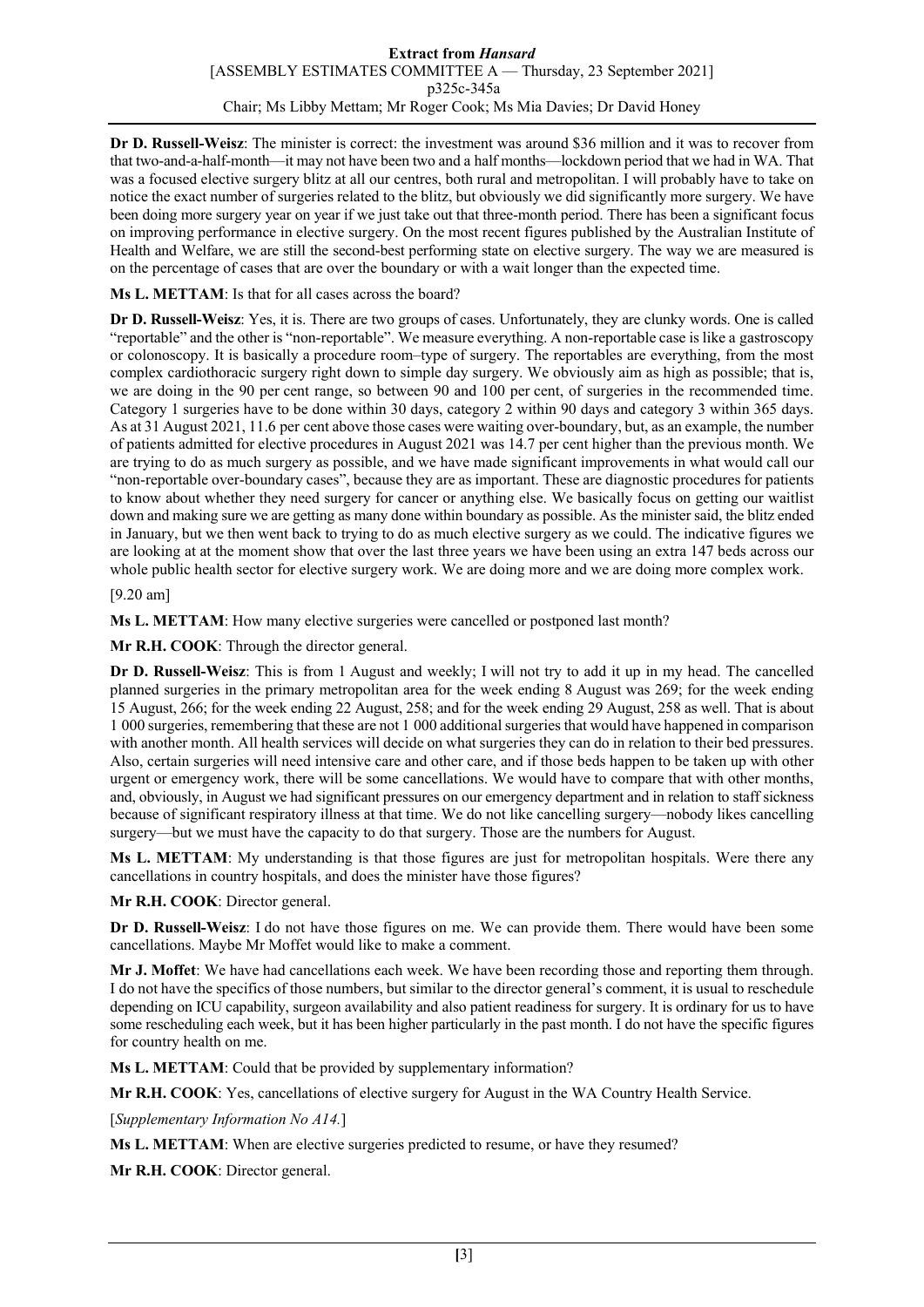**Dr D. Russell-Weisz**: We took down some of our non-urgent categories 2 and 3 in September, which the member is referring to. The teams met yesterday and we will be uplifting those come October. Usually our elective surgeries, nationwide, drop during school holidays, but post the school holidays we will be lifting them up. Obviously, we will concentrate on the category 2 surgeries because they are more urgent than category 3 and then all health services will start rebooking depending on workforce, capability and capacity in the elective surgery area. I can say that there is a significant amount of effort in recruitment drives and on workforce strategies to supplement our workforce to make sure that we can do as much elective surgery as possible. Post the school holidays, they will resume with a focus on category 2 and then category 3 surgeries.

**Ms L. METTAM**: Will the department seek to implement another blitz to attend to the increased number of patients on the waiting list?

**Mr R.H. COOK**: I do not think we will need to do a blitz specifically, because the suspension was for a matter of weeks as opposed to a matter of months as took place in 2020. The department will reschedule those operations that had to be postponed and basically utilise the flexibility of the rosters and theatre times to reschedule those.

**Ms L. METTAM**: Given that there have been restrictions on elective surgery, can the minister see that this may lead to other challenges with acuity? I note the minister has spoken about the different levels of acuity that we are seeing in our health system.

**Mr R.H. COOK**: There is no hard evidence about the postponement of elective surgeries or other treatments and the presentation of acute cases in subsequent months. The Royal Australian College of General Practitioners hypothesised that it is more about people not getting to their GPs—that is, being able to check out that lump or pain for an emerging issue—rather than the scheduling of the operation. I stress for members' information, no category 1 and urgent category 2 operations were rescheduled. We are really looking at the lower end of the clinical program in terms of acuity and only rescheduling those when it will not have a negative clinical outcome. It is more about the deferment of treatment in primary care, and that is not picking up those early signals of a more chronic condition. That is why, I guess, people hypothesise that we are seeing such high numbers of category 2 triage presentations at emergency departments now, because people did not get to their GP in 2020.

I should say that there is a level of constraint around GP availability in 2021, because a lot of GPs are dedicating resources to the vaccination effort, which, of course, we support. From that perspective, I do not think from the elective surgery program there would be any adverse health outcomes from these deferred operations. It is more about whether people got to see their GP earlier or got on a treatment program earlier for other conditions which then tip into more chronic situations.

**Ms L. METTAM**: What is the current average waiting time for patients in the two categories of elective surgeries, categories 2 and 3?

**Mr R.H. COOK**: As the director general said, category 1 is for 30 days, category 2 is for 90 days and category 3 is for 365 days. From that perspective, depending on the categories, there can be different waiting times. It is perhaps easier to talk about it in relation to over-boundary surgeries. For instance, in August 2021, there were 1 171 over-boundary cases out of 7 094 total admissions. That gives the member an idea about what that looks like. For instance, of the 1 921 category 1 elective surgery operations in August 2021, 246 were over-boundary. That gives the member an indication that they waited slightly longer than the 30 days. In relation to category 2, there were 2 340 operations undertaken—of those, 630 were over-boundary; that is, they were people who waited longer than 90 days. Total admissions in category 3 were 2 833, of which 295 were over-boundary, which is 365 days. That gives the member an idea of where and to what extent those delays are happening.

[9.30 am]

**Ms L. METTAM**: I have a further question.

**Mr R.H. COOK**: Sorry; was that helpful?

**Ms L. METTAM**: Yes, that answers it. Thank you. Has the private sector been utilised at all to undertake any elective surgery to reduce waiting lists, and has that been a consideration?

**Mr R.H. COOK**: Yes; it has certainly been a consideration. The director general has continual conversations with the private hospital sector in terms of its capacity to perhaps lend a hand. My understanding is that the private hospital sector is going gangbusters and does not have a lot of capacity to spare for this. I might ask the director general to provide further comments.

**Dr D. Russell-Weisz**: Thank you. Through the minister, I think the minister has really said everything. Occasionally, we have used the private sector over the last few years to do some elective surgeries, but it is extraordinarily busy. Our main discussions with the sector have been over the last 18 months and we have worked very closely with it in relation to COVID-19 response, because we had to do this using all our stakeholders, be it the private sector or the community. As the minister said, the private sector is extraordinarily busy. Usually, we can transfer some patients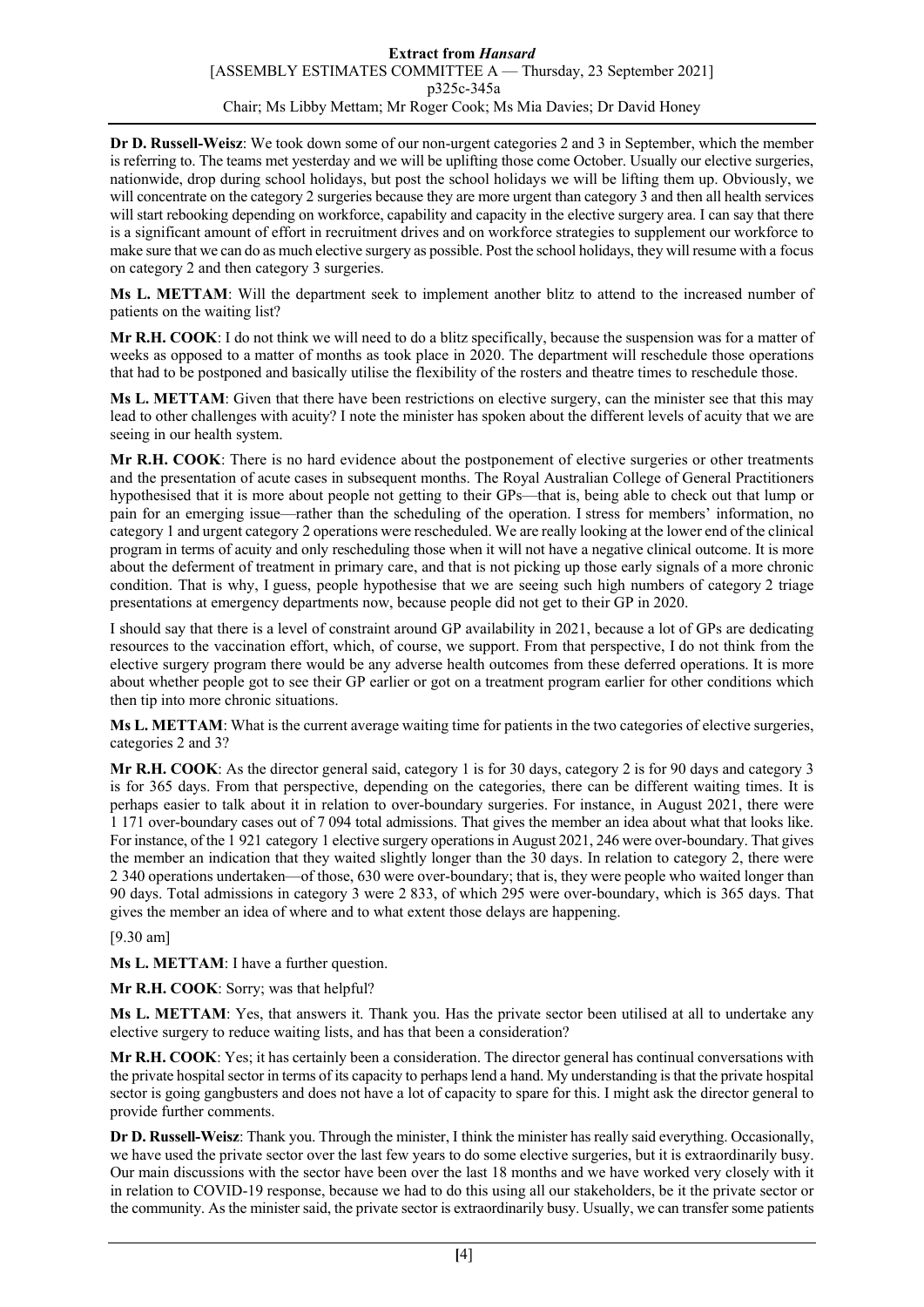for elective surgery. That is certainly one of the strategies that we may use in any acute surge or COVID-19 response. Unless we are doing it on a longish-term basis, it is quite disruptive for patients because we might have to refer to a different surgeon when the surgeon in the public sector has actually seen that patient in outpatients and quite clearly wants to operate on them. But the private sector is always in our consideration, and I think if it were sitting here, it would say that it was extraordinarily busy in dealing with private patients. The private sector obviously had a lockdown at the same time, which was for about two and a half months last year, so it had a lot of private surgeries to make up.

**Ms L. METTAM**: The private day surgeries have spoken to the media about what the opportunity might be to address some of the elective surgery backlog. What is the minister's comment on that opportunity, and why has it not been taken up?

**Mr R.H. COOK**: It is a good question, member. Perhaps we should have covered this when we were talking about the suspension of some elective surgeries over August. We focused on multi-day surgery because we were trying to free up the beds, not necessarily the workflow of operations. If we have people coming in for a single day procedure, that does not take up overnight beds, which means that the opportunity to build capacity into the system is not as great. Therefore, in terms of any rescheduling of elective surgery, we really made sure that we focused on multi-day beds. I will ask the director general to make a further comment.

**Dr D. Russell-Weisz**: Thank you. Through the minister, that is correct. We have not gone out and suspended the day surgery or even the procedure room surgery. The member's question was about why we have not used the private sector, and I saw that in the media when a very small day surgery provider offered some of its capacity. We have done a lot of work on short, sharp day surgery such as gastroscopy and colonoscopy. Although we could go to the private sector, we have made huge improvements in our own hospitals. Health services providers who are here today can contract with the private sector should they wish to, and we have done in the past. But we also have to look at the patients, and if the patients have complexity or acuity, a lot of the smaller private sector providers do not want to take particularly complex patients. Therefore, those patients need to stay in either our outer metropolitan hospitals or our tertiary hospitals, but that is not saying that we would discount it, and we are always happy to talk to the private sector.

**Ms L. METTAM**: I refer to budget paper No 2, volume 1, page 310 and paragraph 17.1 regarding Joondalup Health Campus. Can the minister confirm that the McGowan government's original commitment for this project was \$160 million?

**Mr R.H. COOK**: I cannot recall now what we estimated the cost would be prior to the 2017 election. Oh! Here we go. Yes, I can, apparently.

**Ms M.J. DAVIES**: Here is one I prepared earlier!

**Mr R.H. COOK**: In 2018–19, \$160.7 million was initially allocated for the expansion of the hospital, which was in line with our election commitments. An additional state investment of \$96 million was approved in the 2019–20 *Government mid-year financial projections statement* resulting in a total project budget of \$256.7 million, of which \$158 million is funded by the commonwealth's WA hospitals infrastructure package. In terms of the member's question, yes; the original price was \$160 million, but that was basically the best estimate of an opposition at the time. Upon coming into office, we wanted to make sure that we delivered on the election commitment, and so that required us to adjust upwards the actual cost for the project.

**Ms L. METTAM**: But, minister, is this not a broken promise? The election commitment, as I read it, actually changed. Not only did the state government's commitment go from \$160 million down to \$96 million, but the scope of the project changed as well. Eight operating theatres and a medihotel were mentioned, but now the project has been scaled back and there is one operating theatre. I would like to know what stage the medihotel is at.

**Mr R.H. COOK**: It is true that we adjusted the scope and size of the development. In relation to the medihotel, it remains part of the vision for the hospital, but it is part of what is called stage 2 of this development. We committed to the people of Joondalup in the northern suburbs a vastly expanded hospital, which included an expanded car park, emergency department and extra beds and, in particular, making good on a promise that I made in 2013 for a significant expansion of the mental health facilities. From that perspective, we are substantially delivering on that election commitment. It is slightly iterative, I guess, in terms of extra beds here and maybe we did not necessarily need an extra theatre there, but by and large we have delivered on that election commitment. I think the people of the northern suburbs really appreciate the significance and increase of services that we have there. It includes the construction of 215 staff car parking bays, which will be completed by late 2021, and the construction of a 565-bay multistorey public car park that will commence in late 2021. We have development approval for a new 110-bed mental health unit, which is obviously going to be a significant contribution to mental health services in the area. We are building capacity for an extra 90 inpatient beds as well as extra operating theatres. Whenever we do these things, we come to it and we confront technical and service delivery imperatives, and adjust the commitment on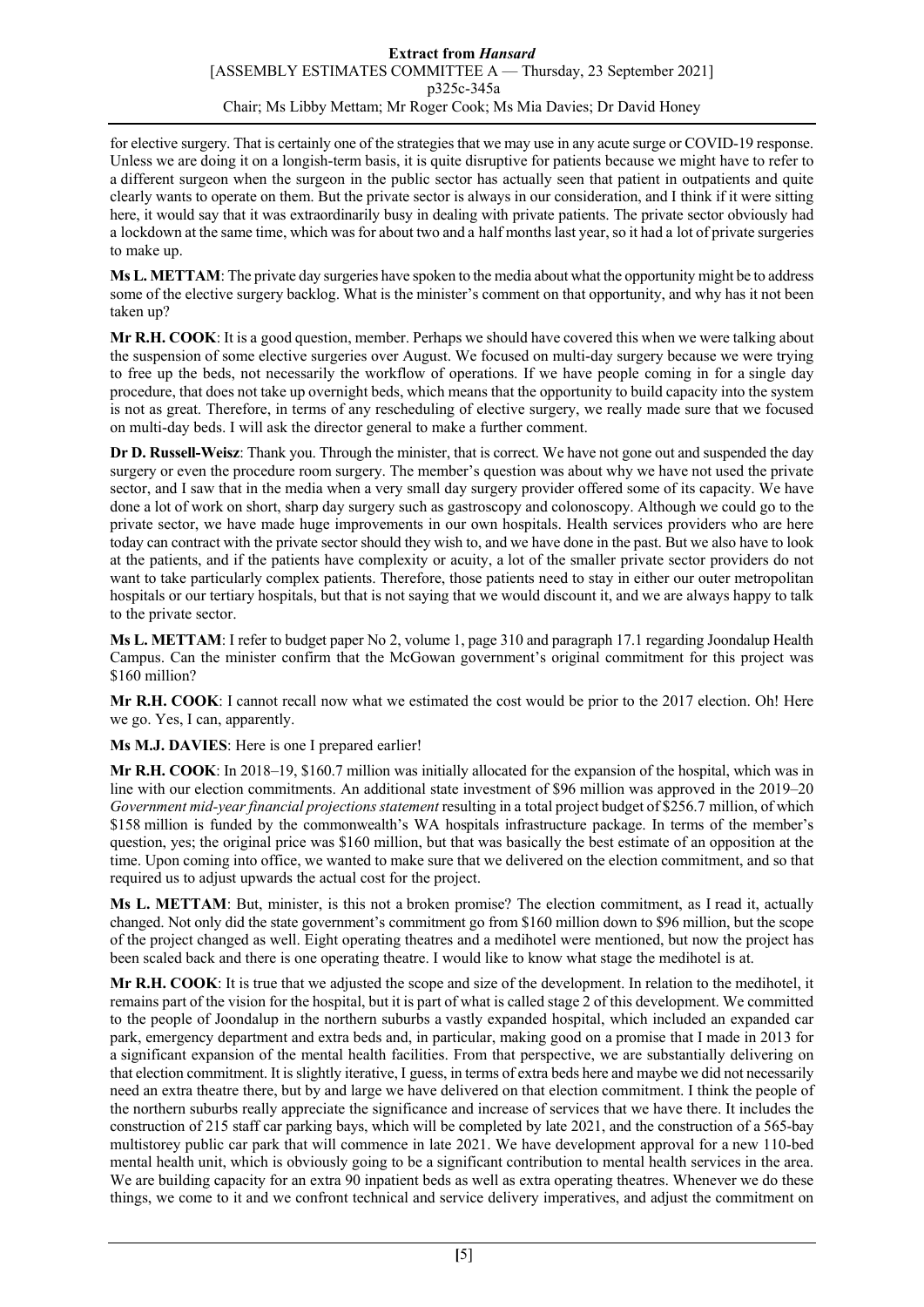that basis. But we have significantly delivered on that election commitment, and I think the people of the northern suburbs would agree with us.

[9.40 am]

**Ms L. METTAM**: A medihotel was clearly mentioned as part of that election commitment in addition to the eight operating theatres. Can the minister clarify where the medihotel is at, how many beds it will contain and when it will open?

**Mr R.H. COOK**: It is a fair question. Different medihotels have different requirements, depending on the hospital and the leadership at that hospital. The medihotel that we are developing at Fiona Stanley Hospital is about a 60-bed facility. That is being constructed at the moment, whereas the medihotel at Royal Perth Hospital is a four-bed facility. It depends on the needs of the particular hospital.

Initially, I do not think our private partner, Ramsay Health Care, was as excited about a medihotel as we were. I am sure it would not mind me saying so. It has looked at what has been developed at Fiona Stanley and changed its thoughts about that development. We decided to get onto the hospital-based services at Joondalup Health Campus as a priority but we have ambitions to make sure we can get a medihotel at that site.

**Ms L. METTAM**: When is the medihotel at that site expected to open?

**Mr R.H. COOK**: We do not have a date yet.

**Ms L. METTAM**: When is construction set to begin?

**Mr R.H. COOK**: As I said, we are focused on the current redevelopments at the moment with the expansion of the mental health and inpatient beds and the expansion of the ED and operating theatres. That is occupying the project team at this stage. We will get to the medihotel once we have reached the end of the current works.

**Ms L. METTAM**: Can I confirm that the scope of the Joondalup Health Campus project, as promised in 2017, does not include a medihotel?

**Mr R.H. COOK**: The scope of the current works do not, but the medihotel will be developed as part of the ongoing redevelopment of the hospital.

**Ms L. METTAM**: The department indicated at last year's estimates that 10 designated youth inpatient beds would be open this year. Can the minister provide a further update on whether this has happened?

**Mr R.H. COOK**: Is this in relation to Joondalup?

**Ms L. METTAM**: It is in relation to Joondalup Health Campus.

**Mr R.H. COOK**: Is the member referring to the specific 10-bed adolescent unit?

**Ms L. METTAM**: Yes—10 designated youth inpatient beds.

**Mr R.H. COOK**: I will ask the director general to answer.

**Dr D. Russell-Weisz**: I might have to take that on notice.

**Mr R.H. COOK**: Member, were they mental health beds?

**Ms L. METTAM**: The reference was "youth inpatient beds" but they could well have been mental health beds.

**Mr R.H. COOK**: I will ask Tony Dolan, the acting chief executive of the North Metropolitan Health Service, to handle that one.

**Mr A. Dolan**: There is a plan for the Joondalup mental health expansion of beds to have youth services within them the additional beds.

**Mr R.H. COOK**: Is that part of the development of those mental health beds?

**Mr A. Dolan**: Yes.

**Mr R.H. COOK**: My apologies, member.

**Ms L. METTAM**: That is okay. Just to clarify, I understand that the mental health beds are part of the scope. Can the minister clarify what stage that is at in terms of time frame?

**Mr R.H. COOK**: Is that in terms of the construction?

**Ms L. METTAM**: Yes.

**Mr A. Dolan**: Hopefully, the construction of the additional beds will be completed by about February 2025.

**Mr R.H. COOK**: The director general has some other comments.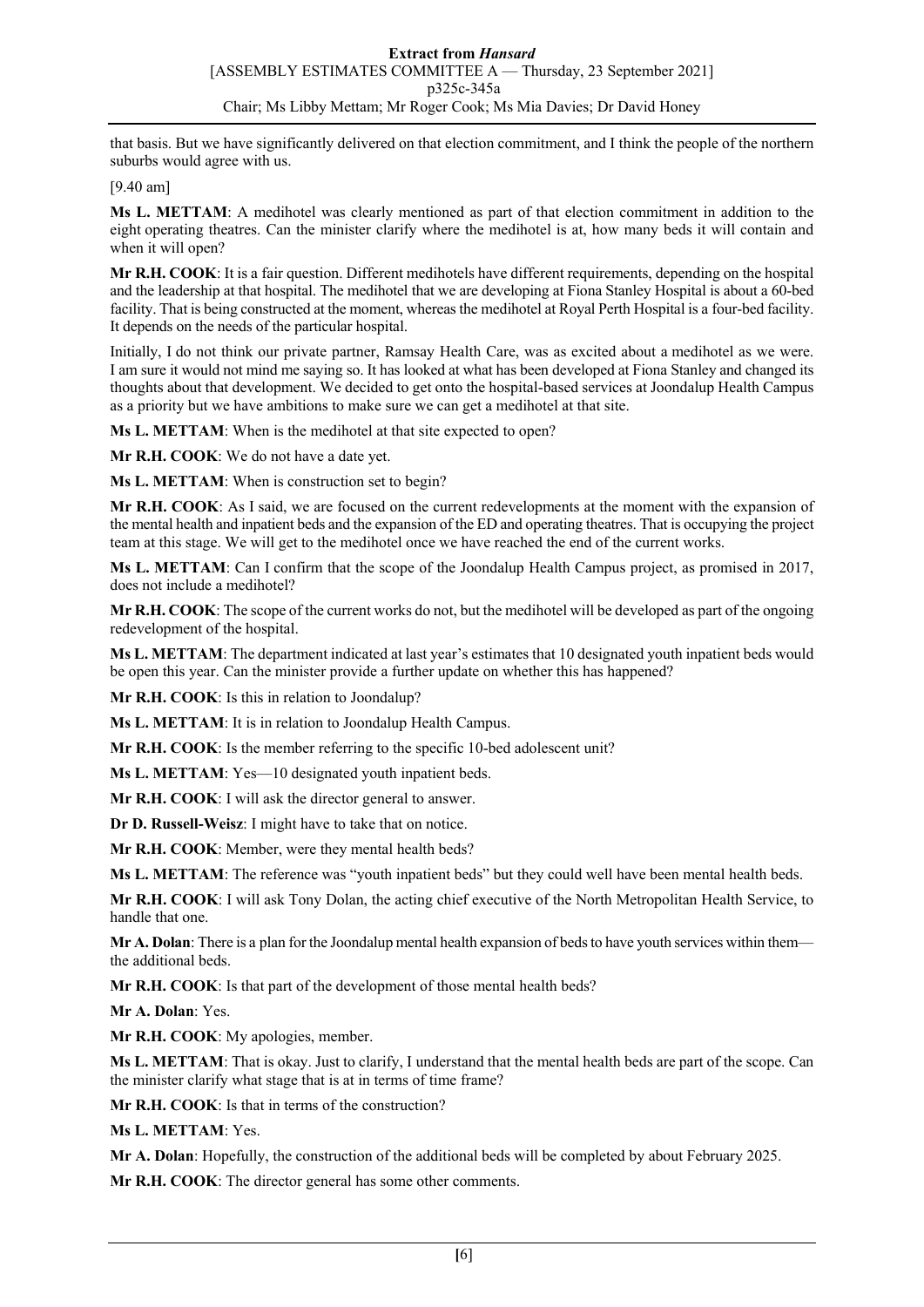**Dr D. Russell-Weisz**: As the minister said, the emergency department is being expanded, along with the significant expansion of mental health beds and the expansion of inpatient beds that are all planned over that period. The actual hospital beds in the emergency department areas are the first cab off the rank. The government had already opened— I am going to get the term wrong—a mental health observation area or a specific mental health ward in Joondalup about two or three years ago.

**Mr R.H. COOK**: Further, we opened the MHOA in 2019. That obviously provided extra beds. An extra 12 bays are being developed as part of the current rebuild of the emergency departments. That is just about completed. Then we will move to other aspects of the redevelopment.

**Ms L. METTAM**: In terms of the scope of the project for the emergency department expansion, is that what was originally promised?

**Mr R.H. COOK**: Yes, that is right; we promised an expanded ED. We have landed on 12 bays. That has been bolted onto the current ED in a configuration that will allow us to deal with infectious diseases more effectively. In the event that we have an outbreak of COVID-19 in the northern suburbs, it is anticipated that we will use these 12 bays specifically as part of the response. We can separate this ED from the other parts of the ED. It has negative pressure and, from that perspective, it would meet those needs. The early parts of this redevelopment will see those bays completed in the coming months and the staff car bays completed in the next couple of months as well. Then we will move to the visitor car park and other aspects of the redevelopment. Essentially, as far as the timetable for the process is concerned, obviously we are in the construction phase. Construction of the whole project is anticipated to be completed by 2025. Obviously, there are a lot of complex parts to that because it is a fairly extensive redevelopment.

**Ms L. METTAM**: Is the government still committed to a medihotel at Joondalup Health Campus?

# **Mr R.H. COOK**: Yes.

**Ms L. METTAM**: I refer to the completed works under "Asset Investment Program" on page 327 of budget paper No 2. I wanted to confirm that the Royal Perth Hospital medihotel is a four-bed facility at a cost of \$1.6 million.

**Mr R.H. COOK**: It is a four-bed facility with room to expand to an eight-bed facility. It has been operating for the best part of the last year. I will ask Liz MacLeod, the chief executive of East Metropolitan Health Service, to provide extra information.

**Mrs E. MacLeod**: Our four-bed medihotel at Royal Perth Hospital opened on 4 August. Primarily, the people who have been using the medihotel are from regional and rural areas. We are utilising the medihotel to provide some additional accommodation for their inpatient episode at Royal Perth Hospital.

**Ms L. METTAM**: Can the minister explain how a four-bed medihotel goes any way towards freeing up 54 tertiary beds a day, which is what the government's 2017 election material claimed?

**Mr R.H. COOK**: I cannot recall what the election material contained and specifically what was promised. We certainly said that we would develop a medihotel at Royal Perth Hospital. We have done that and we are constructing a medihotel at Fiona Stanley Hospital. The Fiona Stanley facility will be a 60-bed facility. We are very much looking forward to those works being completed.

#### [9.50 am]

**Ms L. METTAM**: Can the minister give a figure on how many tertiary beds a day a medihotel bed would free up; is it just four beds?

**Mr R.H. COOK**: It depends on what the medihotel beds are being utilised for. Sometimes they are utilised for patients who have to come to Perth prior to a procedure or surgery, and in that context they might go into the medihotel the night before rather than occupying a hospital bed. At the other end of their inpatient stay, they might stay an extra night. I was given an example of a woman who had had her procedure and was about to be discharged at about 6.00 pm, but she would have had to travel back to Toodyay that night, so rather than pushing her out onto the streets, we accommodated her in the medihotel. That freed up that inpatient bed for someone else who needed it given their acuity, and this person was allowed to spend the evening in a more relaxed environment before travelling. It really depends on the circumstances in which the medihotel beds are being used. I do not think there is a direct correlation between medihotel beds and beds being freed up, but they provide that flexibility for clinical leads to make sure that they can accommodate someone not only appropriately, but also cost effectively.

**Ms L. METTAM**: How many patients have utilised the Royal Perth Hospital medihotel since it opened? How many were regional patients?

**Mr R.H. COOK**: I will ask Ms MacLeod to respond.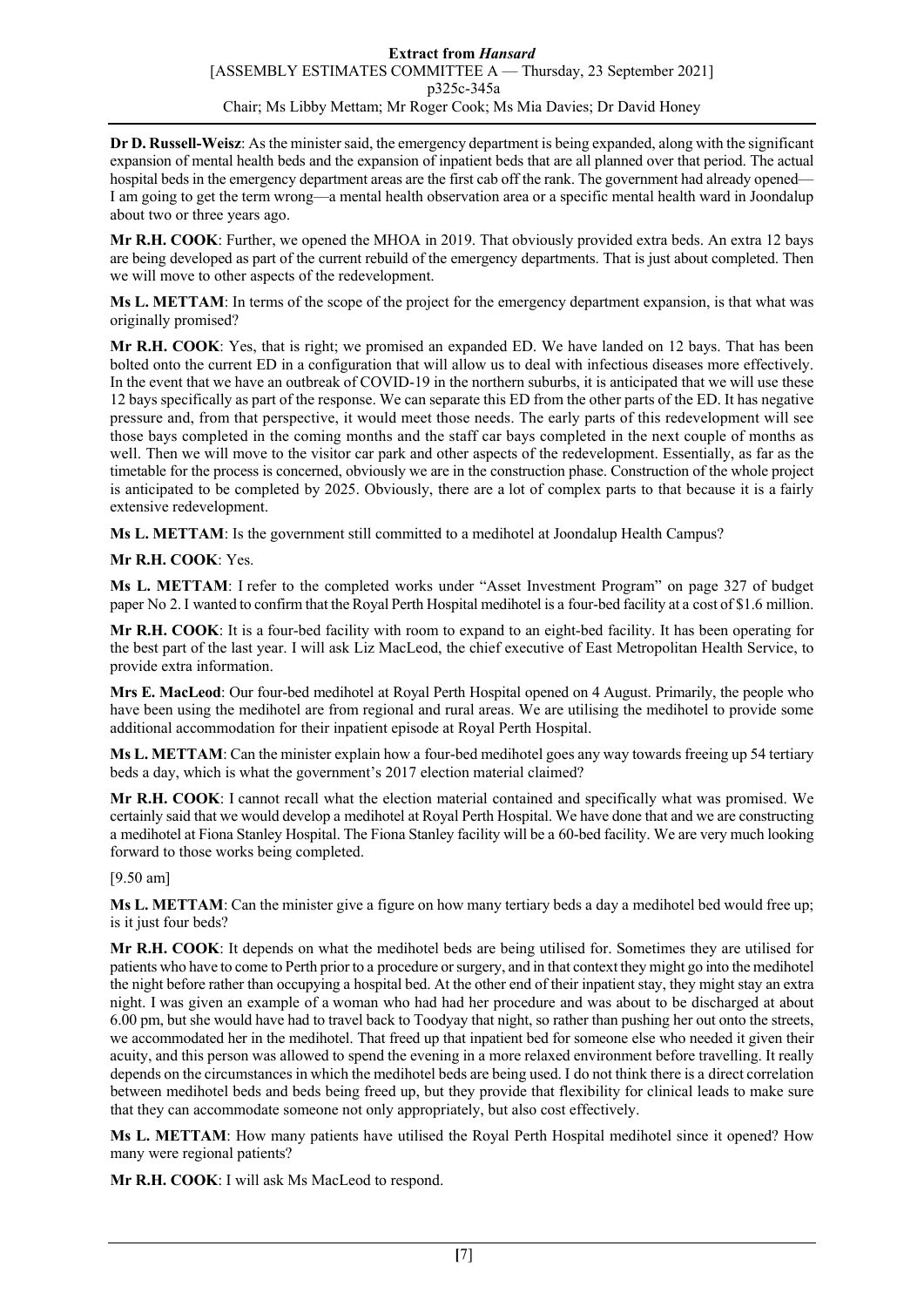**Mrs E. MacLeod**: I have numbers for the first six months. We had 124 people come through. I can provide additional information, because the service was scaled up as we were getting the model right. I can certainly provide additional information for the full 13 months that we have had the medihotel open. Certainly, of those 124 people, 118 were from regional areas. I cannot do the maths in my head, but I think that is over 90 per cent.

**Ms L. METTAM**: Can we have that information and a breakdown from a regional point of view provided by way of supplementary information?

**Mr R.H. COOK**: What specifically is the member asking for?

**Ms L. METTAM**: I am specifically asking for information on how many patients have utilised the medihotel since it opened and a breakdown of the regions from which the patients have come.

**Mr R.H. COOK**: Perhaps, chair, I will commit to providing the number of patients who have gone through the medihotel at Royal Perth Hospital and whether they come from regional or metropolitan areas.

[*Supplementary Information No A15.*]

**Ms L. METTAM**: Going back to the government's 2017 election material, it was stated that a Murdoch medihotel would be the first built in the state. I am unable to find any mention of the Murdoch medihotel in the budget papers. Can the minister provide an update on that commitment? Has there been any progress on that medihotel to date?

**Mr R.H. COOK**: Chair, we are just trying to assist the member for Vasse by finding a budget line item to allocate this question to. There is a reference on page 326 to redevelopment at Fiona Stanley Hospital but I do not know that it relates specifically to that. The development at Fiona Stanley Hospital is a privately funded development. I will ask Ms Gatti, the acting chief executive at South Metropolitan Health Service, to comment on that.

**Ms K. Gatti**: I am not across the detail of the medihotel; it is a private development. I can say that there is rapid building underway and it is going up very fast.

**Mr R.H. COOK**: If I may, in relation to that, the development application for the medihotel was lodged at the end of April 2020, with the construction tender package issued in June 2020. Building permits were issued in 2021 and construction commenced in February 2021. The developer is Aegis Health and the builder is Multiplex. The clinical models at the medihotel have been co-designed with stakeholders, including the Department of Health and Fiona Stanley Hospital. This is consistent with the sorts of principles we talked about in the sustainable health review, having more appropriate clinical settings for people who are either convalescing or about to go into the hospital environment.

The member will remember that the development of that site at Fiona Stanley Hospital is being undertaken by a private developer. The developer is putting a range of specialist clinics, an aged-care element and mental health primary care service on that site. As part of that development, it is putting in a medihotel facility. It is an innovative way of developing pieces of hospital infrastructure, essentially taking advantage of the opportunity presented to us when we came to government. LandCorp, as I think DevelopmentWA was known then, had allocated this parcel of land to the private developer, so rather than intervening and interfering with that process, we engaged with the private developer and negotiated including a medihotel as part of that multi-health precinct. We are really pleased that it has been considered as part of that precinct. It will have linkages both into and out of the hospital, and will allow people to get pre-admission care and to convalesce in a more appropriate environment as well.

**The CHAIR**: Member, before you continue on your line of questioning, I appreciate what you are trying to extract by asking about the government's 2017 election commitments and where they are at, but beyond what is contained in the budget, you are starting to stretch the boundaries. The minister and the advisers are being quite accommodating and are trying to answer some of your questions, but could you focus on particular areas within the budget.

**Mr R.H. COOK**: I am incredibly accommodating—such a nice person.

**The CHAIR**: Member, it might just mean rephrasing some of your questions.

**Ms L. METTAM**: I will seek a final clarification on this. I think I am restating what the minister has said already. To clarify, is it a private medihotel?

**Mr R.H. COOK**: Yes, that is right.

**Ms L. METTAM**: Will it integrate with the public health system?

**Mr R.H. COOK**: It will integrate with public health services. There will not be a charge to the individual; it will simply be seamlessly part of the health care that they get as a patient at the hospital.

**Ms M.J. DAVIES**: I refer to page 311 of budget paper No 2, volume 1, and paragraph 21.3 relating to hotel quarantine. I asked the Premier this question the other day and he advised that it came under the minister's portfolio.

**Mr R.H. COOK**: That is a nice hospital pass. He did not even give me a heads up!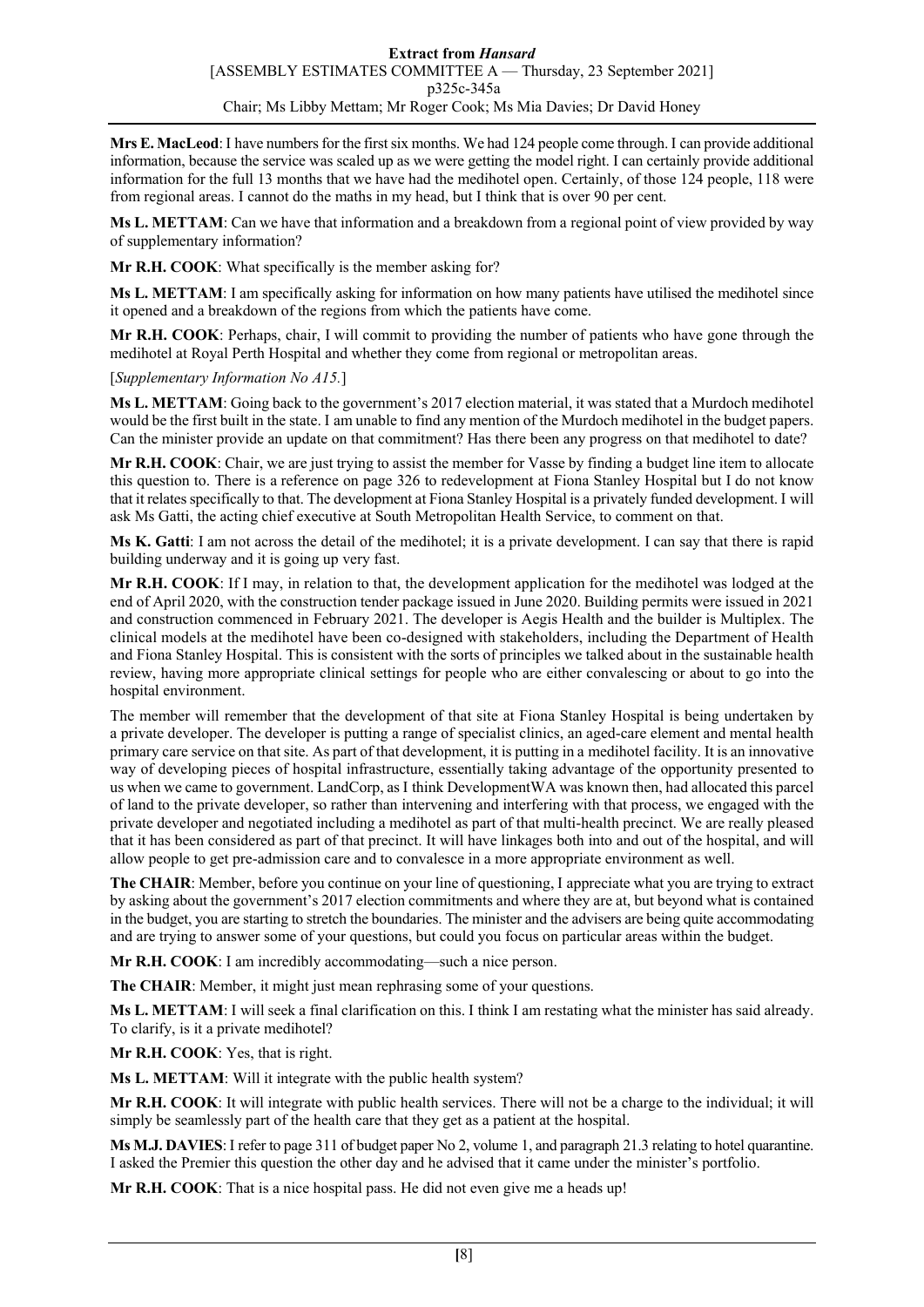### **Ms M.J. DAVIES**: He handballed it across to the minister.

My question is about the Quarantine Advisory Panel in particular. What has it been tasked with, how many meetings has it held and what has been achieved since those meetings?

**Mr R.H. COOK**: I might ask the director general to respond with the details on that question.

#### [10.00 am]

**Dr D. Russell-Weisz**: I think the Quarantine Advisory Panel has now met on three occasions. If I am wrong, I will correct that, but I am pretty sure it is three occasions. I meet regularly with the chair of the advisory panel. The panel has been focusing on some areas of assurance. The member would remember that one of the recommendations of Professor Weeramanthri's recent report was to establish a quarantine advisory panel.

When the Quarantine Advisory Panel first met, it looked first at our progress on Professor Weeramanthri's recommendations, and also at the lie of the land at that stage, because things have changed and are changing rapidly in hotel quarantine. I think its first role was to make sure that we had addressed not only his recommendations, but also a number of other recommendations. There were Professor Jane Halton's recommendations; she did a review on behalf of the commonwealth. There are a number of other recommendations. We are consistently doing our own reviews on hotel quarantine. There was a lot of ventilation work in relation to our hotels and also work on specific areas of policy.

I should say first of all that, obviously, the Quarantine Advisory Panel has a very varied membership. It has Professor Allen Cheng from Victoria, who has lived through some significant experiences over there—obviously, we call on his wisdom quite a bit—and other experts on the panel. I think that the panel has put out two or three communiqués. The recent meeting, which was only this week, concentrated on two areas. One area was how we can improve the care of unaccompanied minors. That might seem a very small area to focus on, but it is an area that I think not only Western Australia but all jurisdictions have had to grapple with. When a parent with a young child becomes sick and has to be transferred to hospital, what happens to that unaccompanied minor? We also have unaccompanied minors coming into hotel quarantine from other states or internationally. That is an example of some of the more difficult issues on which we are seeking advice from the Quarantine Advisory Panel.

In addition, the panel looked at two specific areas—our assurance process and the end-to-end process. The Quarantine Advisory Panel is there to provide advice to me as the director general of the Department of Health and also to the Chief Health Officer on how to constantly improve and manage our hotel quarantine. Our hotel quarantine does not start from the front of the hotels; I like to think that it starts when the person gets on a plane in another country and then arrives at the airport. It is that whole journey. The Quarantine Advisory Panel is now very much looking at our own assurance processes. That could be the reviews I have just mentioned, because all the reviews picked up either potential gaps or areas of improvement, and we are constantly tracking all the areas that we have addressed. I will finish now, but the Quarantine Advisory Panel is looking at our assurance processes. To be honest, we cannot mark our own homework; nor should we. At the moment, the panel is looking at our own assurance processes, and it will be picking out areas that it will want to do deep dives into to make sure that we are risk mitigating to the greatest extent. We cannot get rid of every risk, especially when we are dealing with COVID, but the panel is looking at where our greatest risks might be, and also how quarantine or hotel quarantine might potentially look in the future, because it might look very different. Other states are now looking at other potential methods of quarantine, and obviously we are looking at those.

**Mr R.H. COOK**: To go to the specifics of the member's question, it has met five times.

**Ms M.J. DAVIES**: The director general mentioned just then two or three communiqués that have been produced on those meetings or the work that has been progressed. Are there minutes that will be available publicly, or is it only the communiqués that the government intends to publish; and, if that is it, where will they be published?

**Mr R.H. COOK**: I might ask the director general to speak specifically to the communiqués. I know that we have provided the minutes to I think a member in the other place in answer to a question on notice. Obviously, they do not include inappropriate information. From that perspective, they are publicly available by a question on notice.

**Dr D. Russell-Weisz**: Through the minister, a specific website is being developed at the moment—I think it is very close—for the Quarantine Advisory Panel, so the communiqués will be there, and I think any other activities, but I can provide more details on notice. Through the minister, I am happy to provide how we are doing the Quarantine Advisory Panel website and what will be on it.

**Mr R.H. COOK**: No, tell them nothing! Sorry, did that come out? Yes, that is fine. Use your inside voice! Chair, the supplementary information will be to provide information with regard to the QAP website and publicly available information.

#### [*Supplementary Information No A16.*]

**Mr R.H. COOK**: We are handing out more information than I have ever heard of before! They never did that for me in opposition!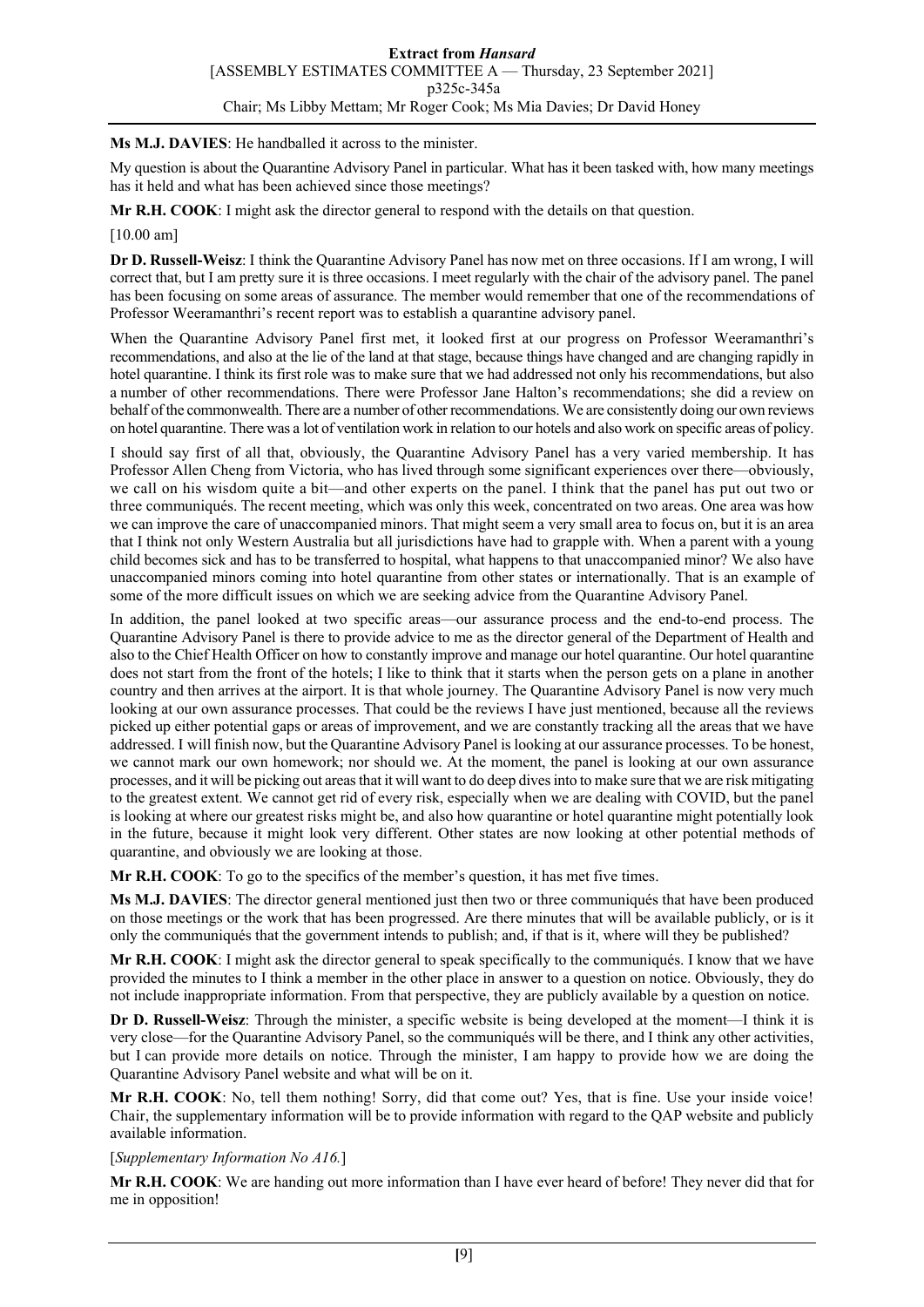**Ms M.J. DAVIES**: Is the minister able to provide the minutes for those five meetings that have been held by way of supplementary information?

**Mr R.H. COOK**: I might get the member to put that on notice.

**Ms M.J. DAVIES**: Given that the minister has already provided them through the Parliament, is there a reason they cannot be provided by way of supplementary information?

**Mr R.H. COOK**: Yes; I just do not know, that is all. I think the minutes of two meetings were provided. Not having a working knowledge of what is in those minutes, I would prefer the member to put it on notice and I will make sure that we can provide the appropriate information.

**Ms M.J. DAVIES**: The director general and the minister just mentioned the advice that is coming from the Quarantine Advisory Panel. Is there advice or has there been specific advice from the Quarantine Advisory Panel on keeping the cap at 265 in our hotel quarantine system?

**Mr R.H. COOK**: Chair, I have to refer that to the director general.

**Dr D. Russell-Weisz**: Member, no.

**Mr R.H. COOK**: I think that the decisions on the current caps were made by national cabinet, so it may be that it was subsequent to discussions between the commonwealth and the state, but I do not think it is something to which the Quarantine Advisory Panel has specifically referred.

**Ms M.J. DAVIES**: Can I clarify that, because I was under the assumption that it was a state government decision to reduce the cap of the numbers in our hotel quarantine system. I think it was around the time when the issues were occurring in India and concern was ramping up in relation to intake. The Premier, I think, made the announcement that there would be a reduction in the number of hotel rooms available for quarantine, and that has never been increased since. I am trying to find out whether the Quarantine Advisory Panel has a role in providing advice, or what has informed that decision.

**Mr R.H. COOK**: No, it would be informed by advice from the Chief Health Officer rather than necessarily from the Quarantine Advisory Panel. The member will recall that national cabinet recently made the decision to significantly reduce the number of people coming into Australia, and that has allowed us to significantly lower the risk associated with the quarantine arrangements. Specifically, it allows us to implement what is called the zipper model, which is to place guests not opposite each other and not next to each other, and take that configuration throughout the hotels. That significantly reduces the number of people who can stay in the hotel—it essentially halves it—but it makes sure that we have a very much safer quarantine facility. The member will note that since that has come in, we have not had a single incident in hotel quarantine.

**Ms M.J. DAVIES**: Is there no intention to increase the cap on hotel quarantine that we have at the moment?

**Mr R.H. COOK**: That is above my pay grade, member. The Premier and national cabinet will make that decision. [10.10 am]

**Ms M.J. DAVIES**: I am still on paragraph 21.3, which refers to mandatory quarantine of international and other high-risk travellers. Can the minister provide the total value of the invoices that have been sent to people who have stayed in hotel quarantine and, further to that, the total amount of the invoices that have been paid?

**Mr R.H. COOK**: We have raised 25 532 invoices against the services provided to 45 595 guests to the value of \$83 322 613.

**Ms M.J. DAVIES**: How many invoices that have been raised have been paid?

**Mr R.H. COOK**: We have received payment for 15 561 invoices to the value of \$42 525 441.

**Ms M.J. DAVIES**: What action is the minister taking against those who do not pay their hotel quarantine bill?

**Mr R.H. COOK**: Obviously, we work with the guests to make sure that we can get payment for that. Currently, 4 926 invoices are outstanding by more than 60 days and we have referred 80 invoices to debt collection agencies and another 2 586 are on instalment or payment plans.

**Ms M.J. DAVIES**: Is there an allowance from a compassionate perspective if people cannot afford to pay?

**Mr R.H. COOK**: There is a waiver arrangement that is administered by, I think, the Department of Communities, or it assists us to assess the request for waivers. Currently, there have been 3 489 waivers to the value of \$8 323 710.

**Ms M.J. DAVIES**: Does the amount that the minister just referenced sit within the total amount of invoices raised?

**Mr R.H. COOK**: I am watching people nodding, so I assume it is, yes.

**Ms M.J. DAVIES**: This might be an open-ended question, but how long does the minister anticipate these hotel quarantine facilities will operate? Obviously, he needs to be able to budget for that, so it needs to be reflected in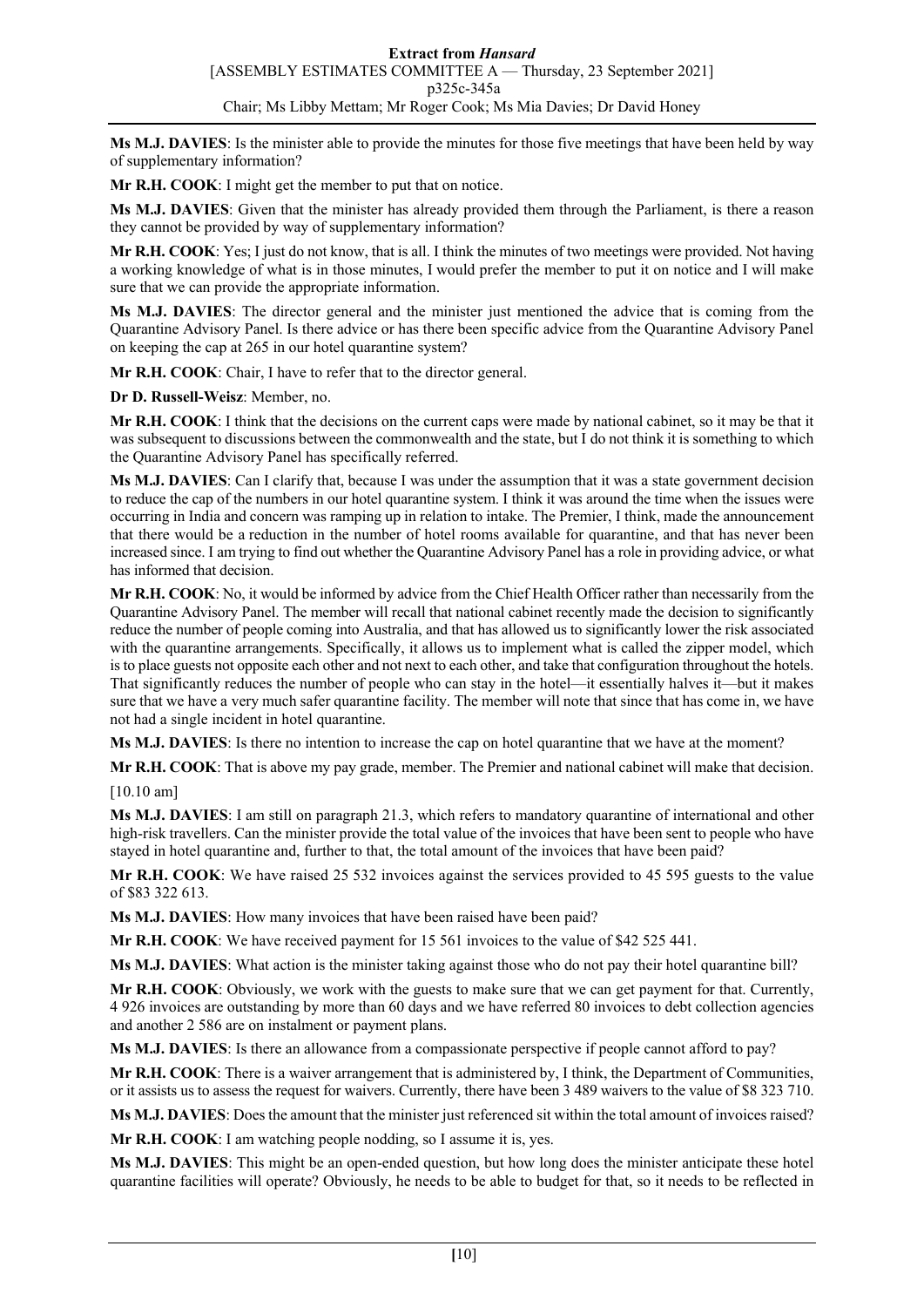the budget papers. With discussions around the quarantine facility at Bullsbrook, when does the minister see hotel quarantine coming to an end, or will he continue to use the hotels once that facility is in play?

**Mr R.H. COOK**: I can answer that precisely: it will be the exact length of the average piece of string! It is a great question. We do not know what is going to happen over the next six months. I think there will still be a level of quarantine for international arrivals. We have already heard the Prime Minister talk about international arrivals perhaps being able to quarantine at home if they have been double vaccinated and have returned a negative result. We are managing the risk stratification. I imagine that, depending on where the person comes from, there will be different arrangements.

Until the quarantine facility at Bullsbrook is completed, it is difficult to understand or appreciate what the world will look like. I think there will still be a need for a quarantine facility, particularly for overseas workers, because the countries that we draw a lot of our agricultural workers from may not have a sophisticated health system, so we will need to assist them to come into the country to provide invaluable services, particularly to our horticultural and agricultural industries. Hotel quarantine might be replaced by the quarantine system at Bullsbrook or it might be supplementary to it but at a lower scale. We really just need to build a greater appreciation of what it will look like as we start to explore what a more globally vaccinated community looks like.

**Ms M.J. DAVIES**: So that I have an understanding, how has the minister budgeted for that piece of string in the state budget? Obviously, the government has contracts with hotels and it needs to account for it. It could be for the next two or three years. I do not know when the government is planning on breaking ground for the commonwealth quarantine hub and how that will be staffed, and obviously there will be overlap with those issues. How was that accounted for in the budget?

**Mr R.H. COOK**: That goes to the very first question we had. We will take a view of that in the midyear review, when we will again look at what is going on, where we are at with vaccinations and the anticipated workload into the future. We can also anticipate that at some point the commonwealth might want to lift the number of people coming home, so that will impact on the number of hotels that we need for that process. From that perspective, it is another one of the things for which we simply have to undertake a regular review of the costs and work with our hotels to give them some understanding about the commitments into the future.

**Ms L. METTAM**: I refer to page 309 of the budget papers and the significant issues impacting the agency. Under the heading "Delivering Core Services to the Community", paragraph 8 refers to opening 332 new beds across Western Australian hospitals, supported by additional workforce. Can the minister outline how many of these beds are new and how many are physically within the system but are not being used at the moment?

**Mr R.H. COOK**: I might ask the director general to provide a detailed response to that question.

**Dr D. Russell-Weisz**: I will go through line by line the 332 beds that are open. In the East Metropolitan Health Service, at Royal Perth Hospital, 36 beds were announced and 36 are open. At the time, 10 beds were announced in relation to the East Metropolitan Health Service, which uses Mt Lawley hospital beds. They are not open at the moment, but they were for a short period. In the North Metropolitan Health Service, at Osborne Park Hospital, 18 of the 26 beds are currently open, and the reason that those other beds are not open is workforce pressures, but it can scale up to 26. In the North Metropolitan Health Service, 22 beds are due to open in October, which was always planned after the capital works had been done. They are not open now but will be open very shortly. At Fremantle Hospital, 24 beds were opened and they are currently open. At the Child and Adolescent Health Service, eight medical beds were announced and eight medical beds are open, and two oncology beds were announced and two are open. In the high dependency unit, 10 beds were announced but they are not open at the moment. Plans are being made to recruit workforce to them, so they will be open once we have workforce.

Going back to the North Metropolitan Health Service, we use South Perth Hospital through an arrangement with it. We announced that we would be opening 10 of those beds for our elderly acute patients and we have actually opened 14 of them, so we have more beds than we announced at the time. Some of these beds were amongst the original beds that the government announced in March 2021 and some of these beds are within the government's budget announcement this year. At Bentley Health Service, eight beds are due to open but are not open at the moment, and another three beds are surgical beds but they are not open at the moment.

# [10.20 am]

As part of the government's budget announcement this year—this is not part of the original announcement of 117 beds—24 beds will open at Sir Charles Gairdner Hospital. Those beds will need capital works and will open towards the end of this financial year. In addition, other beds will open at Fiona Stanley Hospital, 16 beds are due to open at Fremantle Hospital, 18 beds are due to open at Royal Perth Hospital and eight mental health beds are due to open. At Bentley Health Service, where there will be a secure extended care unit, 12 beds are still due to open because they need capital works. At the mental health emergency centres in Armadale and Rockingham, nine beds and 10 beds respectively are due to open and need new builds. They were both announced in the budget. In this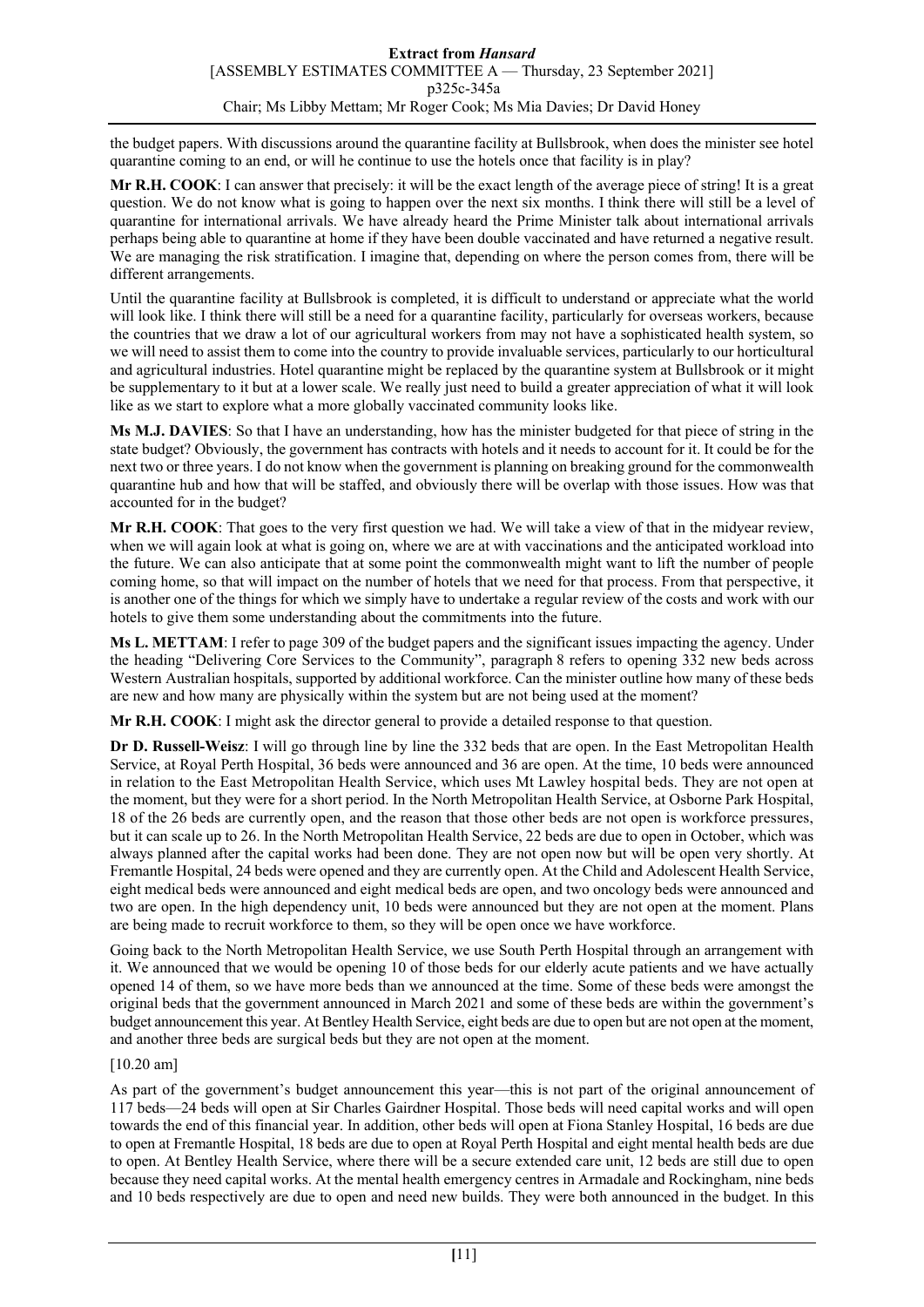financial year, we are opening 40 beds in what we call a transitional care unit at East Metropolitan Health Service. We have already opened 30 hospital-in-the-home beds for mental health patients between South Metropolitan Health Service and Selby Lodge. Hopefully that all adds up to 332 beds.

As we speak today, out of those beds, because some were only just announced in the budget, 118 physical beds are open plus the additional 30 hospital-in-the-home beds. Obviously, some of those need capital works and we are working with the health service providers to get that done as soon as possible.

**The CHAIR**: Would you like the director general to repeat all that?

**Ms L. METTAM**: I will be reading the *Hansard* as well. I note that 30 of the new beds are hospital-in-the-home mental health beds. How much has been allocated to implement this model, including administration costs, on a cost-per-bed basis?

**Mr R.H. COOK**: We will try to give an answer.

**Dr D. Russell-Weisz**: I may have to take that question individually because the robust hospital-in-the-home model is a critical component used by all our health services. These beds were not in place when they were announced and are an expansion of our current model. The chief executive of the South Metropolitan Health Service at the time came to us and said, "We're getting a lot of mental health demand. We can actually put more funding into hospital-in-the-home beds and that would require staffing rather than physical beds in a hospital, but they are essential." I do not have the exact figures for hospital-in-the-home beds—unless Mr Anderson is looking for them. If we put the hospital-in-the-home beds to one side, the activity that goes into any of the beds that we have announced will be funded by government through activity-based funding. That has been a method of funding for all hospital activity. We have been funded for the beds that we have opened from March last year, and the beds that we plan to open will be funded because of the activity going into them.

Two elements were announced this year: an extra 18 beds are going into Fremantle Hospital and an extra 24 beds are going into Sir Charles Gairdner Hospital, which I spoke about just now. They both need \$5 million and \$12.5 million respectively for capital works and we have secured that funding.

**Ms L. METTAM**: I will refer to a question on notice to assist me here and I will also have to look at *Hansard*, but can I clarify that in order to open, 140 of the new beds will require construction works to existing buildings?

**Dr D. Russell-Weisz**: Some of the beds are in current buildings. For example, the beds I just announced at Fremantle Hospital and Sir Charles Gairdner Hospital are not current beds and will need some capital works on a disused ward. If the minister is happy, I will refer to Tony Dolan, who can talk about those 24 beds and what they will replace because that is a good example. Some of the beds are brand new, as announced by government, and part of the mental health emergency centres—MHECs—at both Armadale and Rockingham. Those 19 beds will be ostensibly new builds. It is a mixture of new or expanded, and old being refurbished.

**Mr R.H. COOK**: I will characterise that. Some of these beds are in wards that have not been used for a while. They are perfectly good wards but they need extra paint, new beds and fittings, essentially, as opposed to what would be considered to be major construction works.

**Ms L. METTAM**: How many of the beds will be in regional areas?

**Mr R.H. COOK**: All those beds that the director general just read out are in the metropolitan area.

**Ms L. METTAM**: Can I confirm that the total of the 332 beds are in the metropolitan area?

**Mr R.H. COOK**: Yes, member.

**Ms L. METTAM**: With that breakdown, when is it anticipated that all 332 beds in the metropolitan area will open?

**Dr D. Russell-Weisz**: I will put the beds at the mental health emergency centres at Rockingham and Armadale to one side because they will need fresh builds and will not be done in this financial year. We expect the majority of all the other beds that I have just gone through to be open by the end of this financial year. Depending on capital works, some might extend a little longer than that.

**Ms L. METTAM**: I appreciate that there is a physical bed, but, most importantly, staff are attached to the bed to enable a closed ward or a new bed to open. How many additional full-time equivalent staff will be associated with the 332 beds?

**Mr R.H. COOK**: There is not granularity in terms of X beds and X staff, but as we increase the number of beds, we increase the staffing to make sure that we have doctors and nurses to stand next to those beds. We are in the middle of a big recruitment drive at the moment to provide better capacity for current staff to take leave as they continue to work in a COVID-impacted environment. For instance, between 2016 and 2021 we increased the number of nurses by 12.9 per cent or just over 2 000 FTE. So far this year, we have recruited 750 qualified nurses and onboarded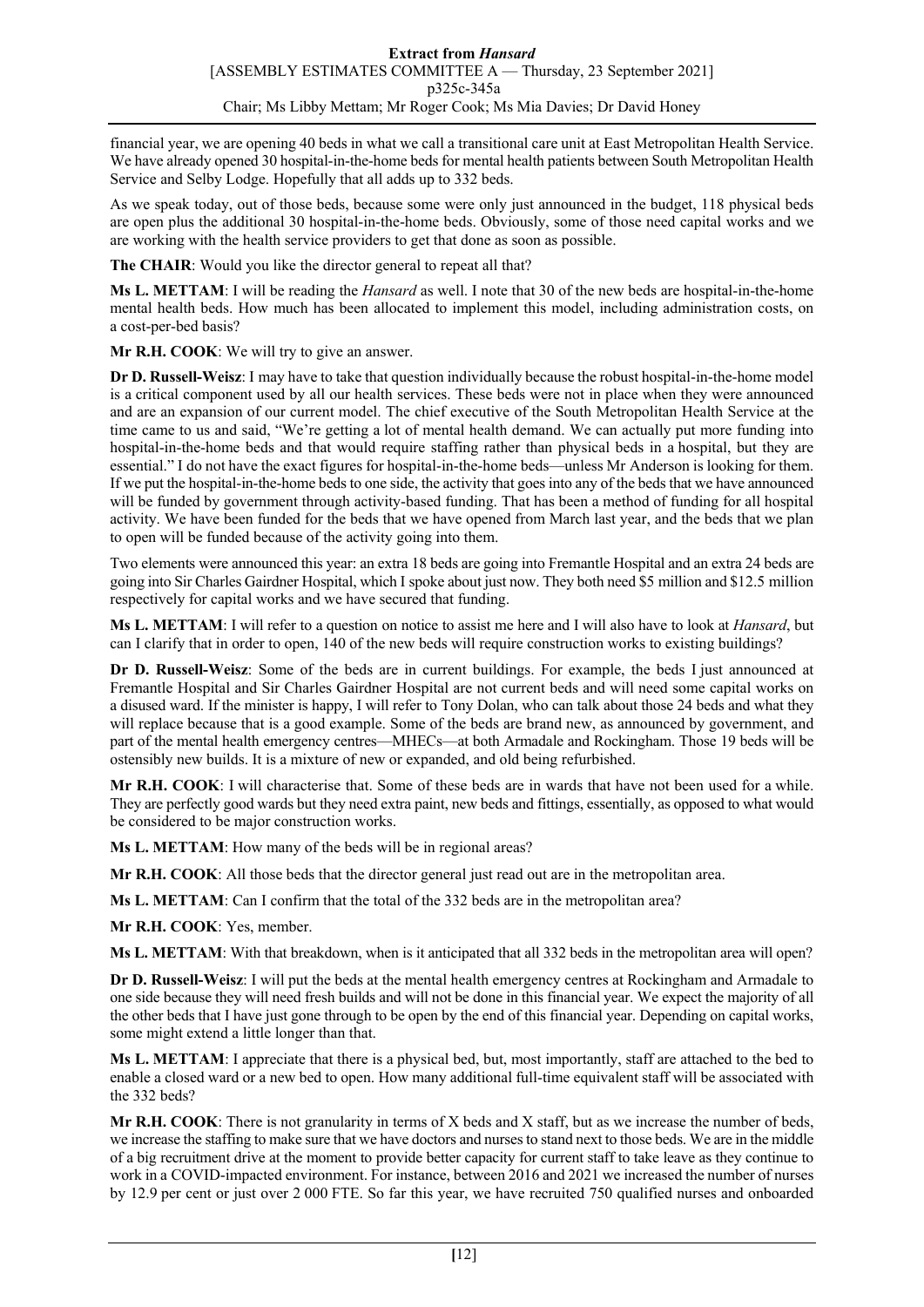1 290 new graduate nurses, 190 of which are in COVID-19 roles including in our vaccination centres. In 2019, 763 graduate nurses were employed by the WA Health system. The member can see that there has been a significant uplift in the recruitment process.

[10.30 am]

**Ms L. METTAM**: I refer to paragraph 10 on page 310 of budget paper No 2, volume 1, the lead-in to which is "WA Health's workforce are also being implemented with", and targeted initiatives. How many resignations has the department received since announcing that vaccination is mandatory for all health department staff? I wonder whether a breakdown could be provided by doctor or nurse and area of health service.

**Mr R.H. COOK**: I am not sure we would have any insights as yet, given we have only just made the announcement. There are clearly two nurses who are pretty unhappy with the situation, because we saw them at the rally on the weekend—not nurses, but midwives, I should say! I might ask the director general to make some general comments. I am not sure that we would have any granularity in relation to that at this point.

**Dr D. Russell-Weisz**: I think the best thing to look at is the aged-care sector. When mandatory vaccinations were announced for the aged-care sector by the government on advice from the Chief Health Officer, the aged-care sector was pretty low in its vaccination status, but by the end, as at 17 September, I think around 98 per cent of people had had their first dose in the aged-care sector. It was a phenomenal result, and actually WA was leading all other states, but had been a bit of a lagger for some time in aged care. It was a really good result. The health services are obviously working really closely with their staff and their managers in those areas about making sure their staff have all the information about mandatory vaccinations, but, to be honest, everybody should have seen this coming. We are healthcare staff; it does not matter where we work. I have had discussions with my own staff at 189 Royal Street. It does not matter where they work in the health sector, they should be vaccinated unless they have one of the very, very rare exemptions.

The vaccination status is pretty high. It is in 80 or 90 per cent range for our 1a or those cohorts of staff on the front line. As the member knows, there is a tiered approach being put in place by the Chief Health Officer, which is tier 1, tier 2 and tier 3, but it basically means that by 1 January 2022 everyone needs to be vaccinated. It might be prudent to ask one of the health service providers to see how they are going with their staff.

**Mr R.H. COOK**: Does anyone have any thoughts or feedback so far?

**Mrs E. MacLeod**: We are progressing with the mandatory vaccinations and obviously at this stage focusing on the first group. From an overall perspective across east metro, we have 88.7 per cent of all of our staff vaccinated. Of that, we have 191 people who are still to be vaccinated within the tier 1 group. At this stage we are working on that. Within an organisation of our size, that is a relatively case-manageable cohort. We are really doing some direct communication and facilitation to encourage and enable people to attend and get a vaccination, making sure they are fully informed. We understand and are aware of some of the cultural issues for some of our staff who may not have English as their first language. We are trying to support our staff through the process at this stage.

**Ms L. METTAM**: Could we get an idea of the vaccination rates of other health service providers? The figure of 88.7 per cent is pretty good.

**Mr R.H. COOK**: Chair, with your indulgence, we might start with Mr Moffet, unless there are some consolidated numbers.

**Mr J. Moffet**: One thing that is a little different for the country is that that we are a registered aged-care provider as well, so we have around 500 aged-care residents and the rules around mandatory vaccination came into play last Friday on 17 September. We have been through a fairly rapid period of ensuring that mandatory vaccination has been in place in order to continue aged care consistent with the Chief Health Officer's direction. As I have said, our broader workforce will be affected in phases from 1 October, 1 November and so forth as well. Talking about aged care generally, since last Friday all of our currently working are vaccinated. That is the requirement. The record is around 97 per cent, because we have 42 staff on leave. A small number are taking leave because they are pregnant or are unvaccinated, excluded from work and seeking medical advice. There are small numbers currently working through some issues with us. A couple have chosen to resign and not stay with the service, but it is only a very small number, and that has not been adversarial at all. Just to give an idea, in that workforce there are 1 526 staff defined as needing to be vaccinated for the aged-care program across country WA, and, as I say, all working are currently vaccinated.

In answer to the member's question about the broader workforce, as at yesterday we have 84.3 per cent vaccinated for a total workforce of 10 834 people. Tier 1 is obviously required to be done by 1 October. There are 3 406 of those 10 000 people who have been identified as meeting the tier 1 mandatory criteria, with 91.9 per cent currently vaccinated. That converts to about 306 staff who are required to be vaccinated between now and 1 October or to have alternative arrangements in place. There is more data there, but I hope that gives the member a bit of a feel.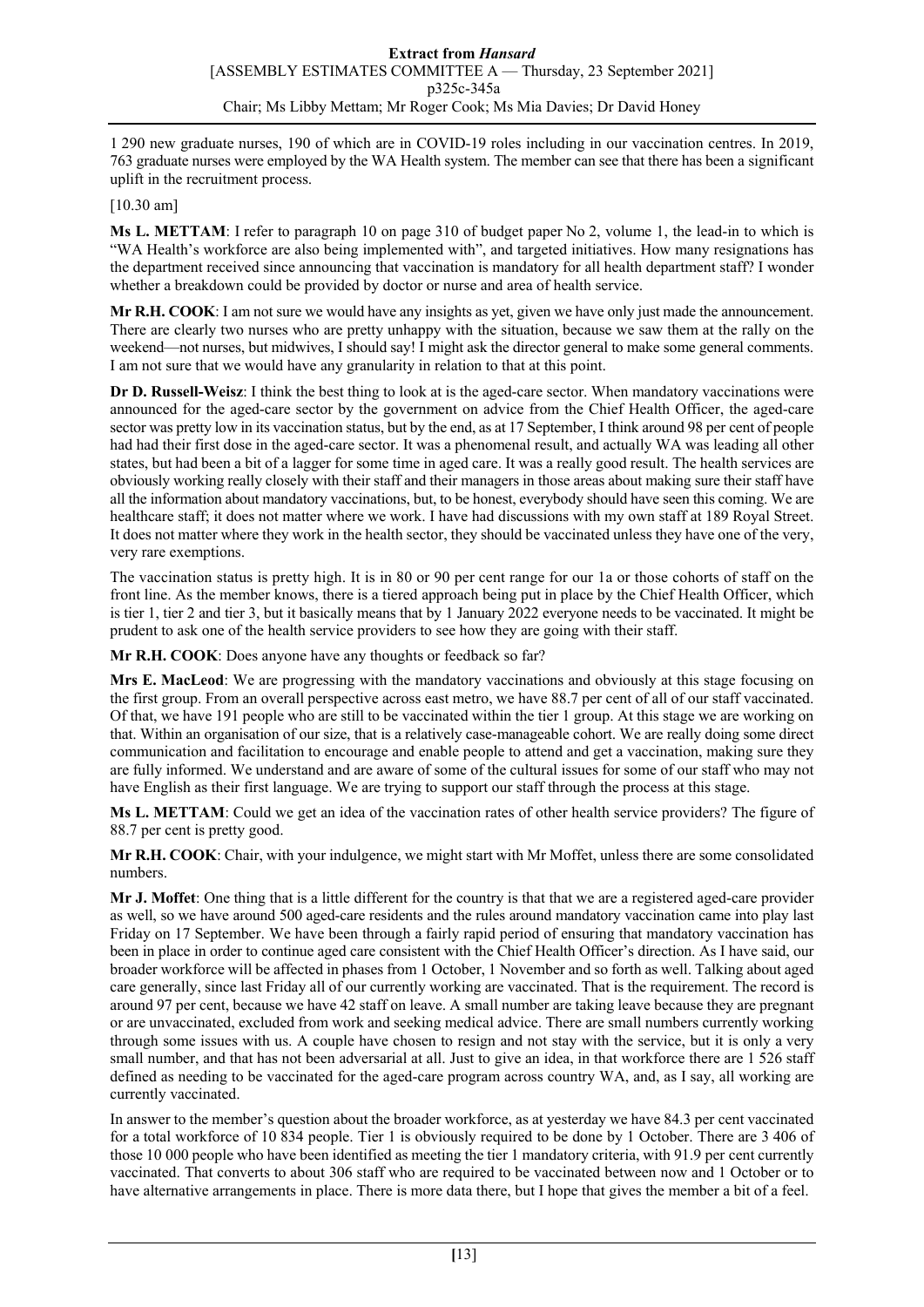Ms L. METTAM: It certainly does. We could have the rest—vaccination rates for each health service provider just as supplementary information, if that is okay.

**Mr R.H. COOK**: That is vaccination rates for staff by HSP.

### [*Supplementary Information No A17.*]

**Ms L. METTAM**: This is a further question about paragraph 10, but specifically paragraph 10.1. I refer to the \$35.6 million allocated towards a workforce package to uplift staffing across emergency departments. How many extra FTE nurses have been employed at Perth Children's Hospital emergency department since April?

**Mr R.H. COOK**: I will make some initial comments and perhaps Dr Anwar would like to make some comments subsequent to that. We would be happy for him to do so. Perth Children's Hospital has recruited an additional 17.4 FTE emergency department nurses since May 2021 to enable several additional actions, including ensuring the waiting room and triage are always staffed, increasing clinical nurse specialist and staff development nurse FTEs to support education and upskilling, and increasing backfill to account for personal and parental leave. Further, 25 FTEs were approved in August 2021 for the provision of a dedicated resuscitation team of three nurses every shift and increased staffing for the emergency short-stay unit to increase capacity. Junior medical officer FTEs within the PCH ED were approved to increase by 12 FTEs in June 2021 to take the total junior medical officer FTEs to 56. That enables ED rosters to provide increased staffing in peak activity times, cover for unplanned leave and the development of a supervised medical practitioner pathway. Additional consultant FTEs were approved in August, with agreement to employ an additional 11.6 FTEs immediately, and that includes four FTEs for backfill. As the member can see, there has been a significant increase in the number of clinical and nonclinical staff engaged at PCH. I might just ask Dr Anwar to make additional comments.

#### [10.40 am]

**Dr A. Anwar**: Thank you minister. I think that covers the increase in FTE. Some of the FTE is obviously absolute in terms of increasing the ratios of mix of staff on the front line, but the second increases the model in which the staff are deployed; that is, we have increased the cover for leave and also for parental leave, hence the expansion in the staff base. The latest figures show that the emergency department currently has a vacancy of 3.53 FTE, but we are building that base in order to meet the model delivered.

**Ms L. METTAM**: There is an outstanding need for an additional 3.5 FTE?

#### **Mr R.H. COOK**: Dr Anwar.

**Dr A. Anwar**: The staff basis is being altered because we initially expanded the staff base by 17, as the minister mentioned, then we introduced a larger base in order to allow for a dedicated resuscitation team. That recruitment is ongoing at the moment.

**Ms L. METTAM**: What is the outstanding number of FTE required to meet the additional FTE objectives for Perth Children's Hospital's emergency department?

#### **Mr R.H. COOK**: Dr Anwar.

**Dr A. Anwar**: Can I come back to the member as a supplementary answer outside session—just to marry up the absolute number approved and the current vacancy with the gap that continues to exist?

**Mr R.H. COOK**: The supplementary information is current outstanding FTE to be recruited at Perth Children's Hospital emergency department.

[*Supplementary Information No A18.*]

**Ms L. METTAM**: How much has been allocated to recruitment incentives to attract national and international nurses?

**Mr R.H. COOK**: As the member would be aware, we are undertaking a significant amount of recruitment at the moment, both nationally and internationally. We are about to launch a \$2 million local, national and international recruitment campaign, which will begin imminently, to support the current drive to bring health professionals to Western Australia. So far we have brought in 274 doctors from the United Kingdom and Ireland, who have either commenced or are due to commence work in WA from August 2021 on 12-month contracts.

**Ms L. METTAM**: Did the changes to the state's skills list have an impact on the overall challenge of the recruitment of health workers that we are seeing now?

**Mr R.H. COOK**: I do not think we are in a position to advise that, member.

**Ms L. METTAM**: I refer to paragraph 10.2 that states —

\$36 million to increase annual intake of graduate nurses and midwives ...

How many FTE graduate positions will be provided? I should also add that there is concern that many of these new staffing positions will be allocated on a 12-month contract basis. Can the minister clarify that?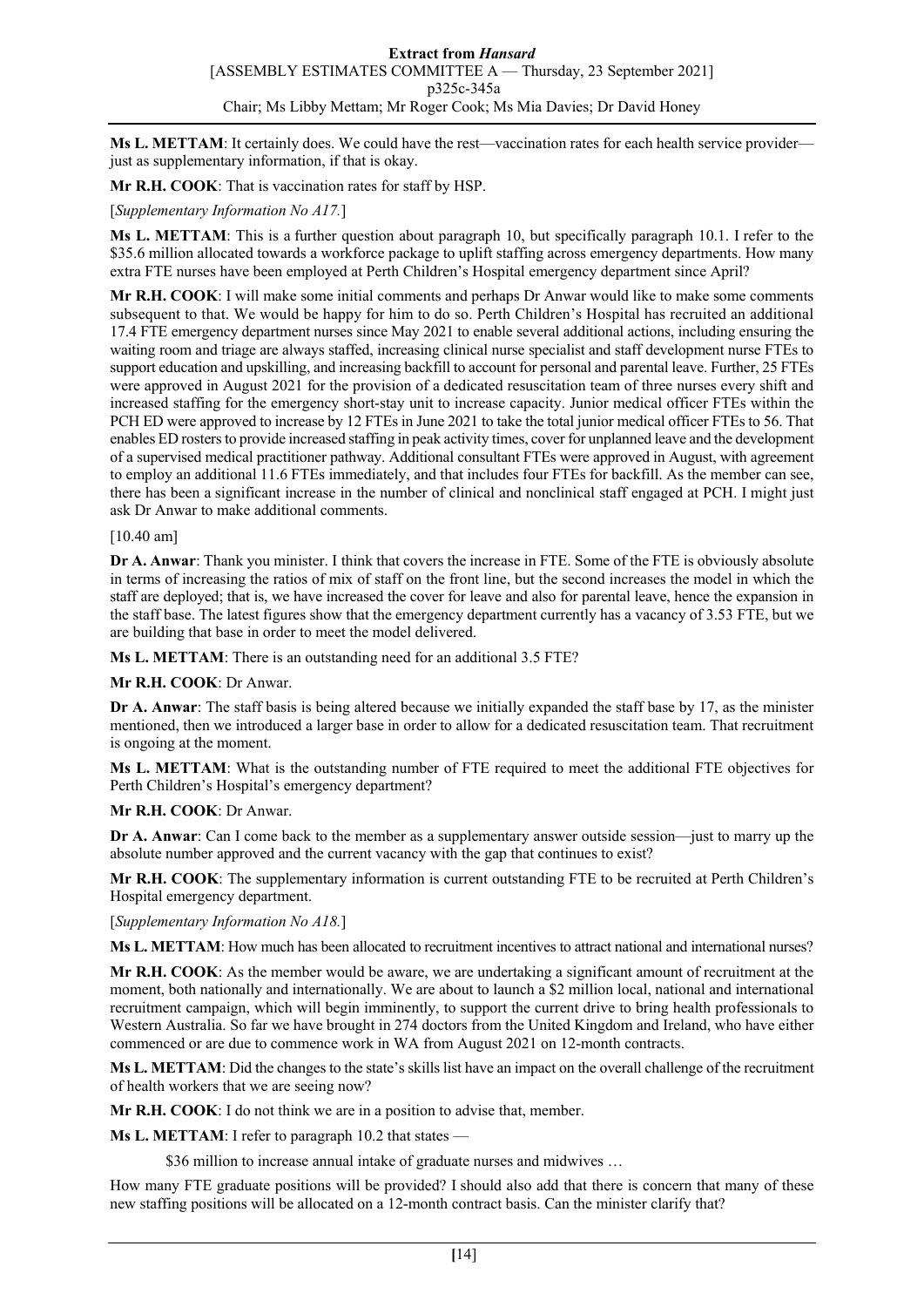**Mr R.H. COOK**: To the specifics of the member's final point, it would depend on the individual and the basis on which they are recruited. We have the biggest recruitment campaign of graduate nurses in the state's history. We will see a significant number of extra nurses onboarded. In 2021, we will onboard 1 290 new graduate nurses, 190 of whom will be in COVID-19 roles. In 2019, to give the member an idea of what sort of uplift this looks like, there were 763 graduate nurses employed in the WA Health system. That is a significant increase that is not only recognition by the department that we need to have more nurses in our system, but also part of an election commitment for an extra 400 nurses to expand the nursing and midwifery graduate program. I think the Chief Nursing and Midwifery Office has done a great job in also broadening the exposure for a lot of nurse graduates in relation to their time in the hospitals, particularly in relation to mental health, so that we have more people specialising in mental health nursing. One of the key needs at the moment is to ensure we have the workforce we need, particularly in our community mental health sector.

**Ms L. METTAM**: I appreciate the minister's response about the 12-month contract for these new graduates, but can the minister give us an indication of whether they are mainly 12-month contracts? Is that a standard?

**Mr R.H. COOK**: I will invite the director general to answer, but he looks like he is about to flick pass it to someone else as well.

**Dr D. Russell-Weisz**: I might invite, through the minister, Kate Gatti to say what they would do in the South Metropolitan Health Service, and then James Williamson may have something to add.

**Ms K. Gatti**: Thank you. In the last few months we have put on about 120 graduate nurses. Our aim is to have them all permanent as they desire, particularly to encourage people to take annual leave and to fill the beds that are being secured.

**Ms L. METTAM:** Given the uplift to the workforce, why has the budgeted cost of services decreased for 2022–23?

**Mr R.H. COOK**: I ask the director general to address that one.

**Dr D. Russell-Weisz**: Through the minister, I think this relates potentially to the earlier question about the drop between total cost or total funding. It has dropped because there is no allocation for COVID-19 resourcing at that time, which there obviously will be when we know a little more how 2022–23 will look. There is also cessation of some commonwealth and state programs, such as the HealthNext program, which I think the Minister for Health outlined earlier in this session. It is the drop in overall cost of service.

**Mr R.H. COOK**: As the member observed, total cost of services is a global budget number that basically picks up the entire activity of the health system. It was a significant part but not the whole part of the delivery of hospital services. It does not necessarily reflect the staffing. Again, staffing is a big component of that, but as I said, it is a global allocation.

**Ms L. METTAM**: I refer to page 314 of budget paper No 2 under "Sustainable Healthcare" and the sustainable health review at paragraph 41 where the government claims it is continuing to implement its recommendations. I see there are a few more funding announcements that total just \$16.3 million in this financial year. How much exactly has the government spent to date on implementing this recommendation? Will the minister provide a breakdown of that expenditure by program and year?

#### [10.50 am]

**Mr R.H. COOK**: I thank the member for the question. The *Sustainable health review: Final report to the Western Australian government* is a key document, as the budget papers suggest, and a blueprint for underpinning our reform and transformation of the WA Health system. As the member will be aware, it is an extensive review of the health system to look at how we can get it on a more sustainable footing. The member will recall just some years ago that we had double-digit growth in the overall health system budget year on year with significantly increasing burden on acute services as opposed to what would otherwise be considered to be the mission of health, which is to keep people healthy without the need to go to a doctor or health service.

The sustainable health review is oversighted by the independent oversight committee, and its responsibility is to steward reform and programs to change the way we deliver health care, and do so in a more sustainable way. It is essentially made up of a range of initiatives. Some initiatives are about discrete pieces of work, such as the review that we undertook into climate change and the impact of both the health system on the climate but also the impact of climate change upon health services and the challenges that will be created for us in relation to that. We are implementing a range of associated reforms, including the appointment of a sustainability officer.

Other parts of the sustainable health review are about diverting existing resources into new programs, and this is probably the larger part of the program and one of the most challenging parts because it is about challenging people who are undertaking clinical services or programs in one particular way and getting them to reform that so that they can do it in a more sustainable manner. A third element of that will be discrete allocations of funds to change the way we deliver health care specifically, and they are probably the types of programs that the member has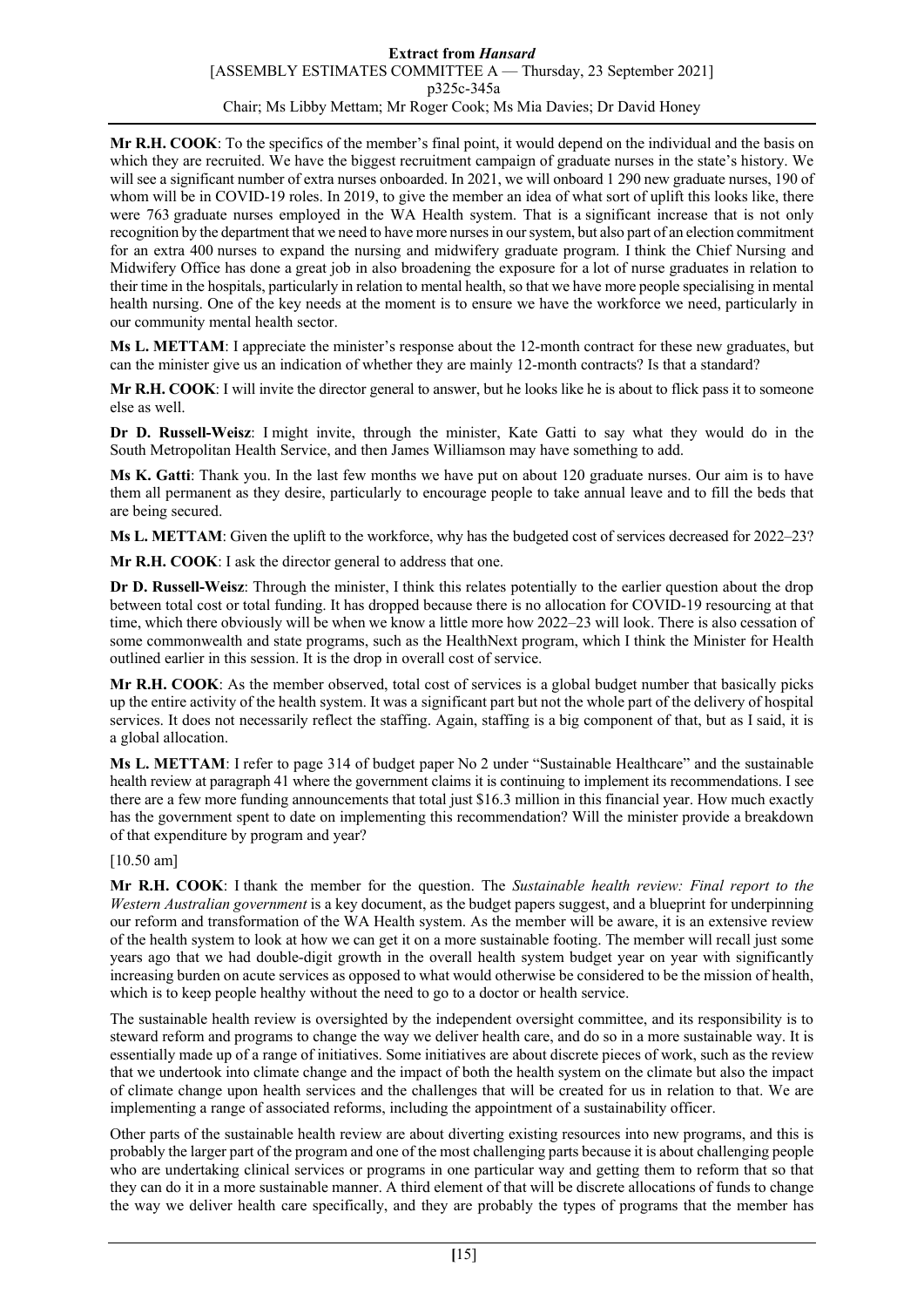highlighted in her question. Therefore, it is not simply a matter of throwing money at it to create change; it is also creating change in itself.

One of the key aspects, though, of the delivery of reform in the health sector is the development of an electronic medical records system. The member will be aware that we have allocated \$8 million towards that business case. That is a significant piece of work. It will be transformative in how the health system will work. We have a long way to go. This body of work around the sustainable health review will go beyond my time in the role or, indeed, any specific government's time in the role. It is a long, ongoing process of modernising our health system to make sure that we can keep people healthy and out of hospital care.

**Ms L. METTAM**: Regarding increasing the investment in public health, with prevention rising to at least five per cent of total health expenditure by July 2029, which as I understand is a goal of the sustainable health review, how much of the health budget is currently spent on prevention in the 2021–22 reporting period, and how does that level of expenditure compare with last year or 2019–20?

**Mr R.H. COOK**: It is a tricky one to answer because people have different interpretations of what is prevention and what is, for instance, chronic disease management. However, I know that a lot of work has gone into understanding what prevention looks like in the mental health sector and the health sector. But I will ask the director general to respond to the specifics of the question.

**Dr D. Russell-Weisz**: Thank you very much. Through the minister, one of the things in the sustainable health review that we did very early was to concentrate on that target, which was a key target to take us up to 2029. Based on the 2018–19 data, the Department of Health, the Mental Health Commission and Healthway combined spent 2.8 per cent of their total budget on prevention in line with the agreed definition. As the minister has said, we were very, very clear, and we worked with both the Chief Health Officer and his division, about what is "prevention". It cannot be chronic disease management; it is prevention, so you do not include chronic disease management. In 2019–20, as the sustainable health review was getting underway, spending was increased to 3.3 per cent and it represented a 0.5 per cent increase on total budget spent on prevention from 2018–19. Some of the expenditure both here and outside is a bit related to COVID, but it has gone up, so we are seeing an increase. The most important thing is how we measure it and what is in that definition of "prevention" and that it does not bring in chronic disease management.

One of the strengths of the WA Health system is that we have a whole division that concentrates on public and Aboriginal health, and it has prevention as one of its core goals. Obviously, it is a target that we have to make. Things such as hospital care, shiny intensive care units and shiny new hospitals do take some of the focus, but, as the sustainable health review said, we have to make the focus on prevention, and that is why the five per cent is there. We are on the way, so we have made some increases.

**Ms L. METTAM**: I will just pick up on the—is it the Care Opinion platform?

#### **Mr R.H. COOK**: Yes.

**Ms L. METTAM**: How much would it cost to open this platform to not-for-profits and other wraparound services? Further to that, would it not make sense for our ambulance service, Ramsay Health Care and other medical groups to be integrated, which would align with the strategies 4, 5, 6, 7 and 8 of the sustainable health review?

**Mr R.H. COOK**: I would observe that this is a bit of a stretch in terms of budget papers, but I will entertain the question because I am a nice person!

Care Opinion is not very expensive at all. It is a great service and one that I wish people would use more because it provides real-time feedback to the health service providers in terms of both the good and bad about the services they provide. Western Australia, under the McGowan government, was the first state government to implement Care Opinion right across its entire system. To the best of my knowledge, I think that Ramsay Health Care uses it for its public health service delivery, consistent with that mandating of the service.

In terms of not-for-profits, they are the master of their own destiny. I guess that we could, via contract arrangement, insist that they use Care Opinion, but I think the real potency and value that we get out of Care Opinion is in those larger health settings in which we can see trends emerge through the data-driven feedback mechanism.

**Ms L. METTAM**: I will just pick up on the minister's point about not-for-profits being masters of their own destiny. Is one of the objectives of the sustainable health review to ensure a more integrated health service, and, to that end, would the use of this platform in allowing those opportunities for our ambulance service and other health operators help achieve that goal?

[11.00 am]

**Mr R.H. COOK**: That is a fair observation to make. Primarily, we have utilised Care Opinion to inform our health service providers in the way they go about their business. It is an interesting point.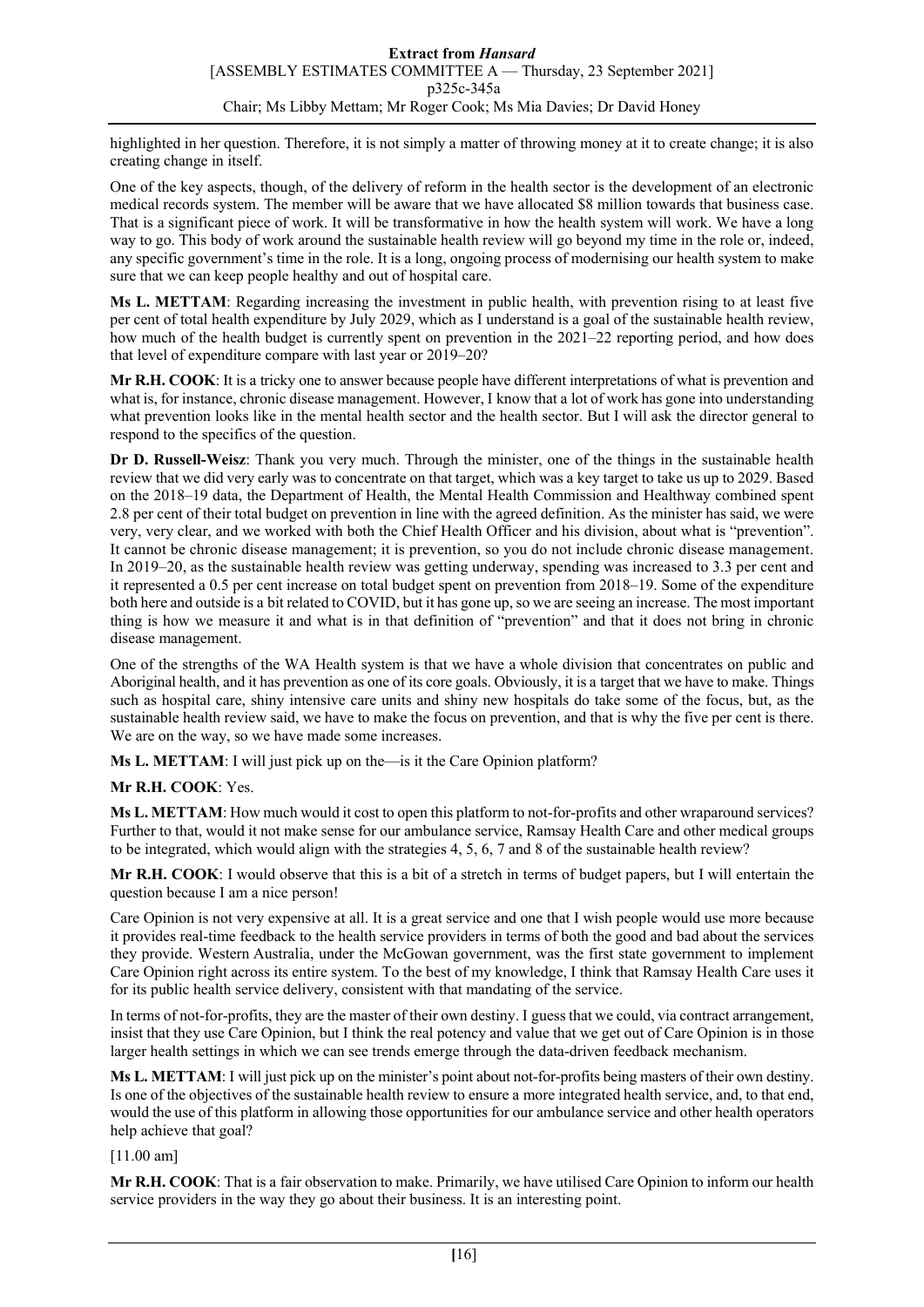**Ms L. METTAM**: I refer to the service summary on page 315 of budget paper No 2, specifically the line item "Public Hospital Emergency Services". How much money has been allocated from state government funds as a result of ramping at our hospitals? How much has been paid to St John WA through that unique contract between the state government and St John?

**Mr R.H. COOK**: I do not think that is the right budget line item in relation to St John Ambulance. That line item relates to the delivery of emergency department services from within the hospital—the engagement of doctors, nurses and equipment in an emergency department setting.

**Ms L. METTAM**: I turn to paragraph 29 on page 312 of budget paper No 2, which refers to the government's commitment to put patients first and bring services back to the public sector. Can the minister outline how much it will cost to transition these non-clinical services back to the public sector, and what is the breakdown?

[Mr D.A.E. Scaife took the chair.]

**Mr R.H. COOK**: I assume that the member is referring to bringing services back to Fiona Stanley Hospital. I am very happy to provide some information about that. A total of \$12.9 million was allocated to WA Health to undertake the delivery of the project to transition employees and services from Serco Group Australia to the South Metropolitan Health Service by August 2021. The project budget includes provision for project employment costs, information and communications technology development, equipment procurement, training, uniforms and the Serco transition payment. No additional funds will be requested from the government for the transition of the delivery project. The budget allocation for the removed services before being transferred to the state was \$316 million over six years. In order to deliver the same services as Serco, the government approved additional operational funding estimated at \$50.3 million over six years to cover any additional costs to the state.

**The CHAIR:** It is a little self-indulgent of me because I have been sitting here for only two minutes, and I understand that everyone else has been sitting here for more than two hours, but I thought I might offer a five-minute comfort break.

# *Meeting suspended from 11.04 to 11.12 am*

**The CHAIR**: Members, we are dealing with division 22. I give the call to the Leader of the Opposition.

**Ms M.J. DAVIES**: I refer to paragraph 22 on page 311 of budget paper No 2, which refers to achieving sufficient levels of vaccination across the Western Australian population.

**Mr R.H. COOK**: Good! Excellent.

**Ms M.J. DAVIES**: The Premier recently said that the aim is to get WA significantly above 80 per cent two-dose vaccinated, and then set a date. Can the minister provide advice on the latest information about when we are likely to get to 80 per cent two-dose vaccinated?

**Mr R.H. COOK**: That is a very good question. I will invite either the Chief Health Officer or the Vaccine Commander to have a go at that.

**Mr C. Dawson**: The current rate of vaccination in Western Australia for the eligible population—that is, those aged over 16—is 63 per cent and the rate of double-dose vaccination is currently 44 per cent as of close of business yesterday. The target for 80 per cent double vaccination has been stated publicly and we are presently tracking towards that for the end of this year—that is, obviously, at the end of December 2021.

I would note that there are concerns with the level of hesitancy that is about, particularly with the AstraZeneca vaccine—that is a known fact. We are not seeing as many people now presenting and asking for AstraZeneca. To offset that, only this week, we expect pharmacies will receive a new vaccine, Moderna, and I expect we will see a greater take-up by people who are concerned about the vaccine.

The other element of caution is regional distribution. We live in the largest state in Australia and we have geographic challenges with distribution and supply and the number of remote communities. We are on target, but I add some caution because of the geography of the state and some of the supply issues.

**Mr R.H. COOK**: I might ask the Chief Health Officer to make some comments, particularly on the vaccination rate we need to get to.

**Dr A. Robertson**: To build on that, we are looking at getting to a vaccination rate of the eligible population of 80 per cent as a minimal. We are on track but it varies day by day on when we are likely to complete that. It depends on the rate and the supply of vaccines. At the moment, we are looking at hitting 70 per cent around mid-November and 80 per cent in the first weeks of December. That could vary depending on vaccine hesitancy, as the commissioner has outlined. We would look at 80 per cent as a minimal vaccination rate because the state is highly susceptible to an outbreak. Having had no community spread and having moved to phase 5, which has allowed us to mix and congregate in large numbers, has made us very susceptible particularly to an outbreak of the Delta variant. As a consequence, if we were to get an outbreak, it is likely that we would get quite a serious outbreak quite rapidly.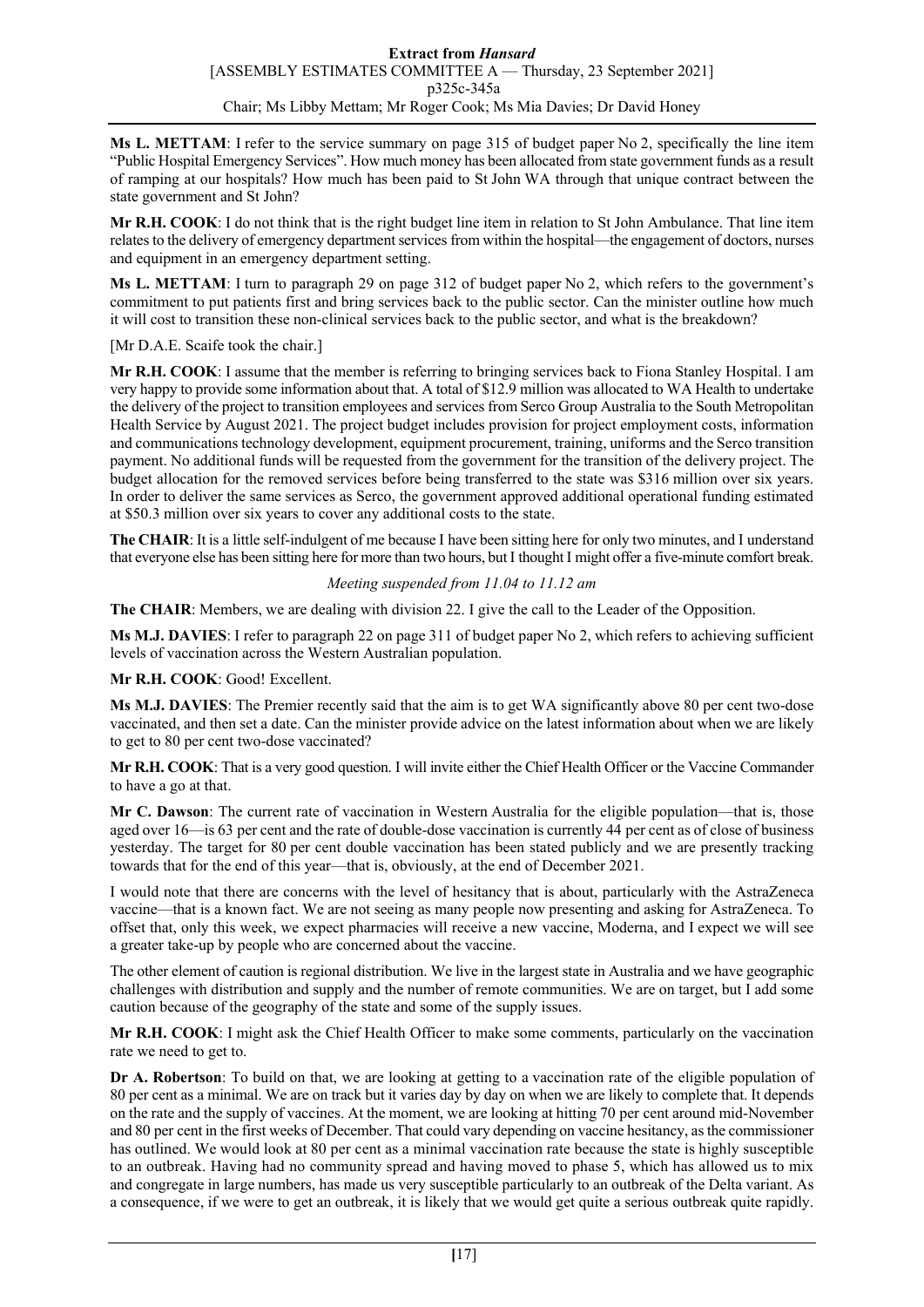We need to get to 80 per cent for it to really mitigate the impact of the issues that have occurred because of the Delta variant.

**Ms M.J. DAVIES**: The Premier has said that he wants to be at a vaccination rate somewhat higher than 80 per cent. Has modelling been done on whether that is achievable? I have seen some advice from University of Western Australia professors saying that they do not believe it is achievable to get a vaccination rate of 90 per cent or above. What advice is the department and the government using for how to achieve that higher than 80 per cent vaccination rate?

**Mr R.H. COOK**: I will ask the director general to comment.

**Dr D. Russell-Weisz**: A lot of work is going on nationally on acute surge or living with COVID—however one would like to put it—but the Doherty Institute model has been the basis for most of the modelling to date. There is lots of different modelling out there. Even last year when the pandemic hit, we had to plan for any major surge capacity. We planned in relation to intensive care beds and general beds and how we would scale up both public and private. That informed our initial response to what we saw happening in Italy and France—as everybody did. Like everyone, we were very fearful of what could happen here.

Our methodology has been basically that we have modellers within the Department of Health who have been working with us for some time now and it is very much based on the Doherty modelling. We base it on an established susceptible–exposed–infected–recovered model—SEIR model. It is a well-known compartmental model for infectious diseases that is very, very similar to Doherty and is used by Imperial College and other institutions. We have been modelling a number of scenarios, and that is also based on the two premises of Doherty. One is TTIQ, which the member would have heard about. There is high or low TTIQ. We are obviously aiming for high—that is, really good tracing, testing, isolation and quarantine. At the same time, it is whether there are high public health social measures, with higher restrictions; or low public health social measures, with some restrictions but people basically live a much more normal life, as we have been doing in Western Australia.

We have then been doing some work on what that looks like at 70 per cent, 80 per cent and 90 per cent vaccination rates, and that informs us on what we would need bed-wise not necessarily just in an acute surge, but also more in the future in relation to living with COVID. The modelling takes into account the Delta variant, because it has changed things over the last few months, and what is happening in New South Wales and Victoria. We look at their hospitalisation rates, intensive care unit rates and death rates. New elements are constantly being fed in. At the moment, we are in the process of saying, "What does that look like?" Then, as we all do, we work very closely with the Chief Health Officer, and that then informs a decision around 70 per cent, 80 per cent or 90 per cent. But it is only a model.

# [11.20 am]

**Mr R.H. COOK**: Just to add to that, if I may, obviously it is an iterative process and we learn as we go along, particularly by watching what has happened elsewhere in the world and in Australia. To re-emphasise the point just made by the director general, it is assuming that we have strong TTIQ, which we do, and strong public health social measures. In other parts of the world, those measures are by and large the wearing of masks, particularly indoors, and also reducing the number of people who can be in a venue such as a pub, otherwise referred to as the two and four-square-metre rules. We have a very effective public health social measure as well; we have the almost unique ability to restrict who comes into the state from other jurisdictions that might have greater outbreak of the disease.

By and large, people continue to talk about Western Australia being in lockdown. We are not in lockdown, but we have the capacity to restrict people from COVID high-risk areas from coming into WA. The point that the Premier has been trying to make is that that will continue to be part of our suite of public health social measures in the event that we have to protect the Western Australian community. As we continue to grow our vaccination rates, the amount of public health social measures that we will need to use will start to fall away. I think the point that the Premier has been at pains to make is that we should not be afraid to continue to use one of our most successful public health social measures, which is to restrict the entry of people from higher risk jurisdictions.

**Ms M.J. DAVIES**: I thank the minister. What percentage vaccination rate does the modelling show is needed so that we do not overwhelm our health system?

**Mr R.H. COOK**: Again, it is iterative in the sense that it would not matter if we had 100 per cent of our mainstream population vaccinated if we did not have a significant majority of our Aboriginal population vaccinated, for instance. It is a question of not only vaccinating a large proportion of the community, but also, of course, saturating vaccinations in vulnerable cohorts such as aged care, Aboriginal communities, immune-compromised folk and so on. I guess we have used the number of around 80 per cent as characterising the first point we have to get to before we can be really serious about releasing some of the other public health social measures, but we really just need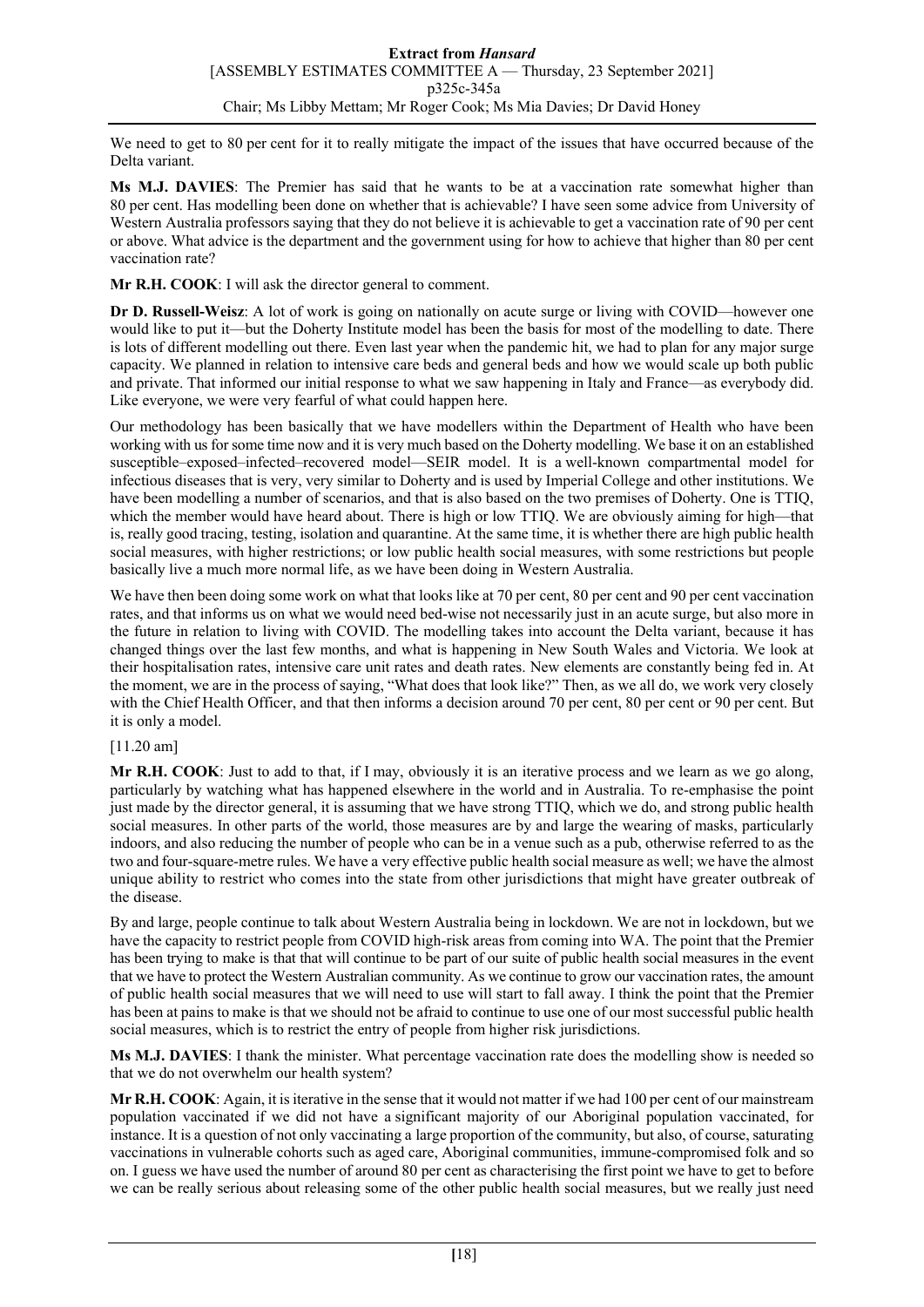to see what it looks like when we get there, which is the reason we have appointed the Vaccine Commander, because we really need to get a hop along in getting those vaccination rates up.

**Ms M.J. DAVIES**: I refer to the 80 per cent or above vaccination rate. Is that a total of our population, or is a lens being put over that so that it is 80 per cent of each community; and, if so, how do we break that down? As the minister said, we have vulnerable communities and we have regional communities in which there is a lack of access to the level of health services that I presume is required for intensive care units and things of that nature. How do we give confidence to people in regional WA that the government will not get an 80 per cent vaccination rate in Perth and Peel and say, "Off you go", and we will all be stuck out in the regions in lockdown by ourselves?

**Mr R.H. COOK**: I think the member's question really characterises quite well how complex this is. We do not want a situation whereby there is a party going on in one town and another town is in lockdown. We really need to make sure that we get not only a good spread of specific communities, but also, overall, a high vaccination rate amongst all communities.

**Ms L. METTAM**: The health system is currently facing many challenges, such as the postponement of elective surgery, patients being diverted away from hospitals and record levels of ambulance ramping. Are those considerations and the challenges that the system is facing with staff and bed shortages in the mix? Are those challenges part of the consideration when we look at the vaccination rate and what the transition will be going forward?

**Mr R.H. COOK**: I will ask the director general to make some comments shortly in addition to mine, but I think the response would be, yes, that is obviously part of the consideration. All hospitals in the country are under pressure at the moment. I participated in a meeting of health ministers just last week during which we considered a paper that really exposed just how difficult it is in each of the states at the moment in terms of the high levels of demand in our hospitals. I see that, just this week, elective surgery has been postponed in South Australia, for instance, because it is experiencing the same levels of hospital demand that we are experiencing. Obviously, we have to factor that in when picturing how we will respond in the event of an outbreak. Can I just say, drawing upon the experience of previous outbreaks, that what we have seen is that people by and large stay away from hospitals, so hospital demand drops away significantly. We also have the opportunity to postpone elective surgery, and we have obviously talked about the short pause we have put on elective surgery this month, but that is in relation to multi-stay. We would then look to a more extensive program around that. In addition, we need to be aware of the fact that, drawing from the experience of New South Wales, we may have staff who will need to be furloughed; that is, they will have to go home for two weeks if they have been exposed to a positive patient. That is the reason we need to mandate vaccinations for our healthcare workers; they become a crucial element of any surge response. We also need to understand what would be the increase in demand on our hospital system. Vaccination rates, public health social measures and TTIQ all feed into what the impact would be on the hospital system. I might just ask the director general to provide further detail.

# [11.30 am]

**Dr D. Russell-Weisz**: Thank you. As the member has quite rightly said, we are under significant pressure, but like all jurisdictions—I have been speaking with my colleagues in the eastern states and right across Australia everybody is in the same situation. We have a program of work that focuses on the system demand. It has a number of workstreams, such as ED avoidance, patient transport, patient flow, hospital processes, a focus on mental health, long-stay patients, our workforce and, obviously, capacity. Out of those, I will just pick capacity.

The member talked about beds, and she will have seen that we are bringing 332 beds online, some of which are already online. There is a huge focus on workforce and recruitment, especially in particular specialities where we are short. Actually, we will potentially get more recruits by making sure that we recruit more people than we need, because we know that there are specific areas in the WA Country Health Service and other health services that are short. There is a huge focus on workforce and on capacity and, I have to say, there has to be a huge focus on long-stay patients. We are finding it more and more difficult to get both mental health and non–mental health patients out of hospital. At the moment, I think about 120 patients have stayed longer than 150 days and some patients have stayed some years. We have a program in place that literally goes through them patient by patient. We are buying packages off aged-care providers, disability-care providers and other providers, which is not our core business. That is the commonwealth's core business, but we believe we have to do that to free up beds, because if we free up current beds, we free up current staff. We have a couple of examples of some really good disability-care providers that are really struggling. We do not want them to discharge their complex patients back into the hospital sector. That then feeds into COVID readiness and our whole response to any acute surge and also to the capacity we need in the longer term.

The other thing that is being prepared is personal protective equipment. We went from being at the end of the food chain for PPE to now having four or five warehouses full of PPE and having sometimes a year's supply of specific areas of PPE. We want our staff to be safe. We want them to look at those warehouses and say, "You have got enough if we get a major outbreak here", and we do have plenty.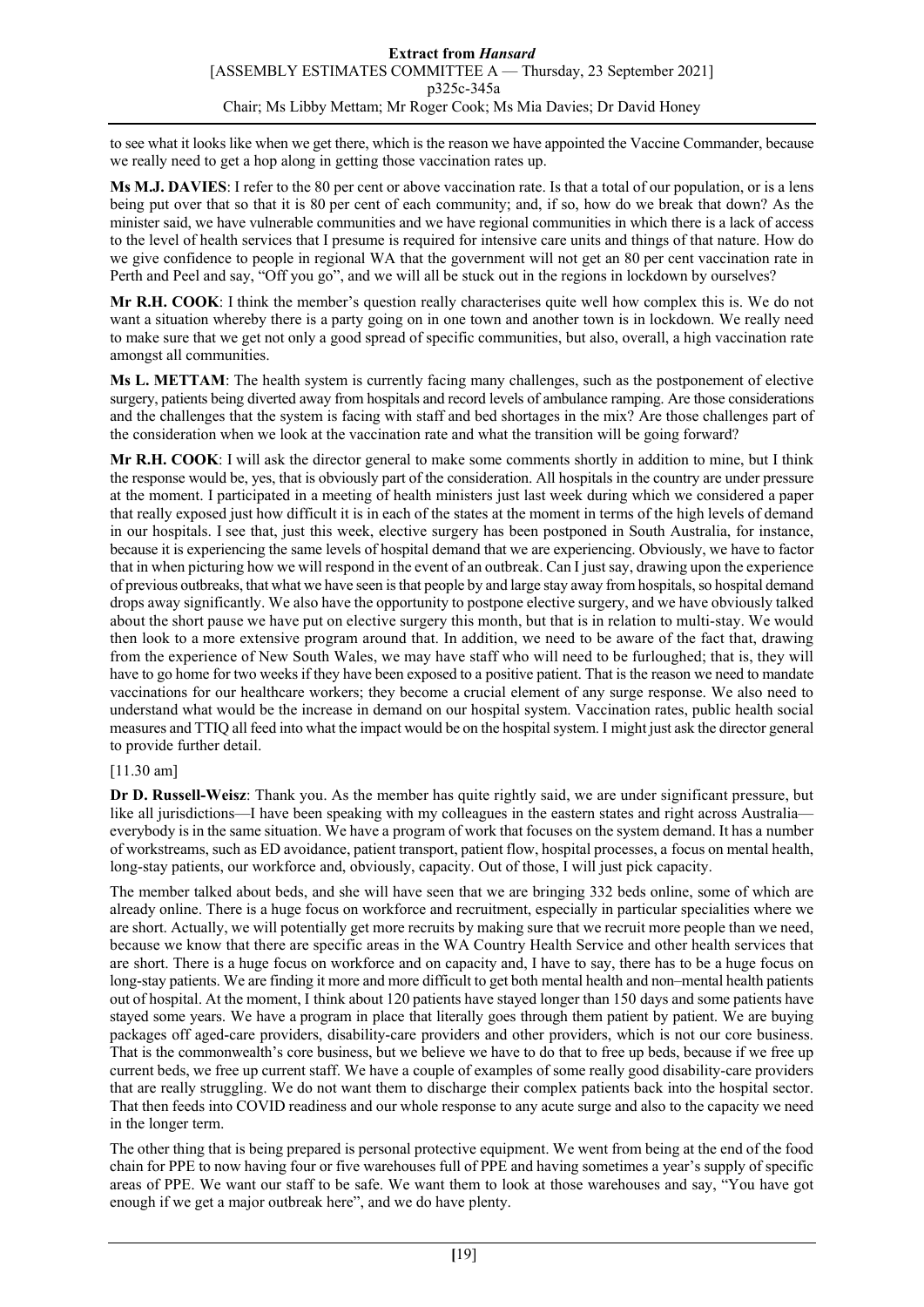#### **Ms L. METTAM**: And ventilators?

**Dr D. Russell-Weisz**: We have plenty. We bought 363 ventilators, which our staff use and the intensive care physicians were involved in procuring. Again, a lot of them are just housed at the moment; they are not being used, but they will go out under any surge plan. We have a surge plan that will use both public and private capacity. We have about 250 ventilators, or maybe a few more, in use in the sector, with another 363 on stand-by.

**Mr R.H. COOK**: With the member's indulgence, I might just follow up on the point by the director general. The fact that patients are sitting in our hospitals awaiting National Disability Insurance Scheme assessment and cannot access the packages that they need is really an extraordinary failure of our system. We mentioned earlier the extra beds that we are bringing on, and I think the director general mentioned 40 transition care beds. It is for the complex patients who simply are not being accommodated by the commonwealth's program around the NDIS. Until we get the commonwealth to do some of the heavy lifting to make sure that we can transition patients from an acute hospital bed setting to a community setting with the appropriate supports, our system is going to continue to be under pressure. As the director general said, over 120 people have been in hospital beds for more than 150 days; that is almost six months, or half a year, lying in a hospital bed. We all know how unpleasant being in a hospital bed is in general, but to be a long-term resident in an acute hospital is really unforgivable, so we need the commonwealth to basically get on with it.

**Dr D.J. HONEY**: The Chief Health Officer indicated that the modelling was looking at a range of vaccination figures up to 90 per cent. My understanding is that the best vaccination rate in the world is about 82 per cent. It seems as though 90 per cent is a completely unachievable target. Is there any reason to believe that we will ever get to 90 per cent in Western Australia, given the hesitancy that seems to persist?

**Mr R.H. COOK**: I might ask the director general to respond from a medical point of view.

**Dr D. Russell-Weisz**: We have higher vaccination rates in some areas; childhood vaccination rates are over 90 per cent. This is about a rate of 90 per cent of 16-plus-year-olds. Obviously, we are now heavily targeting 12 to 15-year-olds and work is now coming out of the United Kingdom on vaccination efficacy and safety in children under 12 years. I think a 90 per cent rate may be a challenge, but I am an optimist and we should recognise it as a challenge and try to reach it, because the higher we can make it, the freer we will be. I think every effort can be made to reach 90 per cent. We know—I will ask the Chief Health Officer to comment—that some of our childhood immunisation rates are in excess of 90 per cent. This is a global pandemic of an extremely dangerous disease. We should be encouraging a rate of over 90 per cent, if we can get there.

**Dr A. Robertson**: There are obviously some challenges in us getting to a rate of 90 per cent for the whole population, but I will make the point that currently, 94 per cent of 70 to 79-year-olds, 91 per cent of over-80-year-olds, 82 per cent of 60 to 69-year-olds and 76 per cent of 50 to 59-year-olds have had their first dose. We are well advanced, particularly in the more vulnerable age groups. Obviously, we are picking up with the 16 to 40-year-olds; that is now underway. I think we can get up towards those figures. We usually sit around a rate of 95 per cent for our childhood vaccines. Although we have not achieved those sorts of high rates above 80 per cent in the past, I think it is possible. If we were to get an outbreak, and that is certainly a possibility, that would obviously further encourage people to get vaccinated.

**Dr D.J. HONEY**: It is certainly admirable to hear that certain sectors are getting there. Is there an estimate of when it would be possible to have a vaccination rate of 90 per cent of the population, not individual groups?

**Mr R.H. COOK**: As in everyone 16 years and over? I might ask the Chief Health Officer or the Vaccine Commander to comment.

**Dr A. Robertson**: At the current time, we are tracking at 80 per cent for early December. I have yet to see modelling for when we might get to 90 per cent or even 85 per cent. We are looking at that. Part of our modelling is for what the time frame might be to get to that percentage, but I cannot offer too much more at this stage.

**Mr C. Dawson**: I might add that in the last seven days, in both the state and commonwealth primary care sectors, we have been able to vaccinate just under 150 000 people. If we continue tracking in that way, as the Chief Health Officer has said, we will achieve that target of 80 per cent by early December. As to the last 10 per cent, a number of variables have only recently been introduced. One is that pharmacies are about to get Moderna. There have clearly been some damaging hesitancy issues affecting AstraZeneca. A new vaccine is available, but we do not yet know the take-up of that. There is also an increase in the Pfizer vaccine being supplied through the commonwealth's procurement process. As that becomes more readily available, coupled with a broader take-up by primary care services, GPs and pharmacies in particular, we would see that the opportunity for people to walk in or make a booking will expand the possibility of increasing the totality from the present target of 80 per cent upwards towards 90 per cent.

**Dr D.J. HONEY**: I guess the minister can understand my concern and where I am heading. If opening the borders requires getting to a vaccination rate of 90 per cent, I would surmise from what is being said that it would be well into the new year before that could possibly be achieved. The concern is that if the policy is based around that, it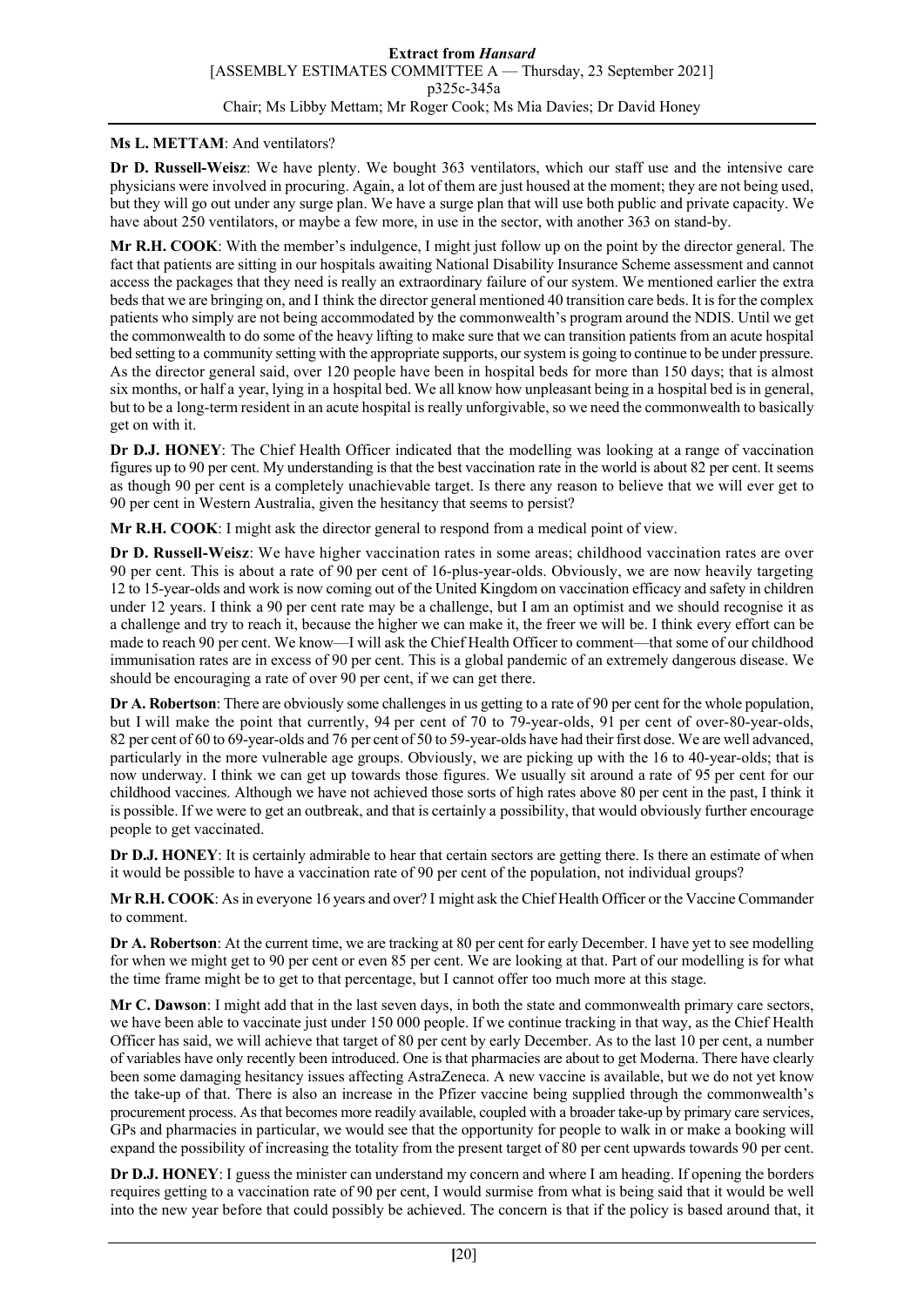is a policy to, in fact, stay locked down, or at least have the borders closed, for a considerable period. I appreciate that eventually we might get there, but it is obviously an asymptote as we get into those higher levels.

### [11.40 am]

**Mr R.H. COOK**: I thank the member for the question. Borders and other public health social measures are not binary propositions—we are not sitting in glorious isolation from the world one day and then having tourists from France and New South Wales running through the streets the next day. We will see a transition to a more open arrangement with our interstate and international borders. I offer the prediction that, in the first instance, travel within Australia will require someone to be vaccinated and to probably have returned a negative test result, most likely utilising at that point technology that produces instant negative results. For travellers from high-risk jurisdictions whom we currently require to isolate for 14 days, we would allow them to enter but they would have to meet certain requirements—to have a certificate of a negative test result and to isolate at home for three or six days. I am sure that the member is not trying to simplify the policy response, but, as he suggested, opening up does not mean that tomorrow everyone can come in. At the moment, as soon as New Zealand gets its situation under control, that international border could essentially be opened. I suspect that the commonwealth will then entertain the idea of opening the international border to other safe jurisdictions. I have seen some media that suggests that the United Kingdom, the United States and Singapore could be part of that arrangement. I appreciate that the member has said that even if we reach a 90 per cent vaccination rate we will never open, but as the vaccination rates go up from 70 and 80 to 90 per cent, as I explained before, the public social health measures will come down and we will see that dance, if you like, continue to go on for some time.

**Ms L. METTAM**: We hope to move to mental health soon. I refer to page 321 and the sixth paragraph on public and community health services. I refer to efficiency indicators and the appropriation for the line item "Cost per trip for road-based ambulance services, based on the total accrued costs for these services for the total number of trips", which has gone up. How much has the state government paid under the ramping fine system and has that contributed to the increase in costs associated with that line item?

**Mr R.H. COOK**: I will ask the director general to respond to the detail of that question.

**Dr D. Russell-Weisz**: That individual payment to St John Ambulance may have a minor effect on this figure, but it is probably just an increase in the cost of providing services year on year. I could not say how much that actual line item will contribute to the cost because it goes to that particular indicator, and the contract payment to St John has gone up over the years. The member must remember that we run three contracts—not one—for ambulance services.

**Ms L. METTAM**: I refer to the total appropriations under WA Health —

**Mr R.H. COOK**: Total cost of services.

**Ms L. METTAM**: — or the total cost of services on page 307 just to get an indication of how much has been paid through the ramping fines system, an arrangement between the state and St John Ambulance.

**Mr R.H. COOK**: I appreciate the information that the member seeks to access. As the member would appreciate, when it comes to commercial contracts, there are sensitivities that limit the information we can provide. I refer the member to the report from the Office of the Auditor General back in 2019 when it undertook an assessment or a review of ambulance-based services. That report pointed to a number of recommendations that went to the issue of modernising the contract in a way that responds to the various service dimensions. I think that is what the director general referred to when he talked about three different contracts related to different aspects of St John Ambulance services. One of the responses is that we have some correctional capacity within the contract that responds to service demands. The member described that as a fine, but it is not a fine, as such; it is simply the way that a modern contract works to make sure it contemporises the level of demand that St John is experiencing. We have seen those demand levels increase. St John tells me that it has recorded at least a 10 per cent growth in its call-outs, just like the Royal Flying Doctor Service has experienced a significant increase in the number of evacuations or transport episodes of care. I will ask the director general to provide further comments.

**Dr D. Russell-Weisz**: As the minister said, we have three agreements, one of which is with St John for the provision of ambulance services. We have not only reframed the contract that we have with St John—I will go to that particular question in a minute—but also modernised our response based on some of the feedback from our health service providers. In the area of mental health, transport was happening not just between 8.00 am and 5.00 pm but at all times of the day. We have a particular mental health patient transport contract that is operated by Wilson Medic One. We also have non-emergency inter-hospital patient transport services in the metropolitan area, which is a panel contract that involves the three providers of ambulance services.

The St John contract covers the emergency road-based patient transport services, community transfers and inter-hospital transfers. We agreed to a deed of variation back in September 2020 and that takes the service agreement to June 2022,